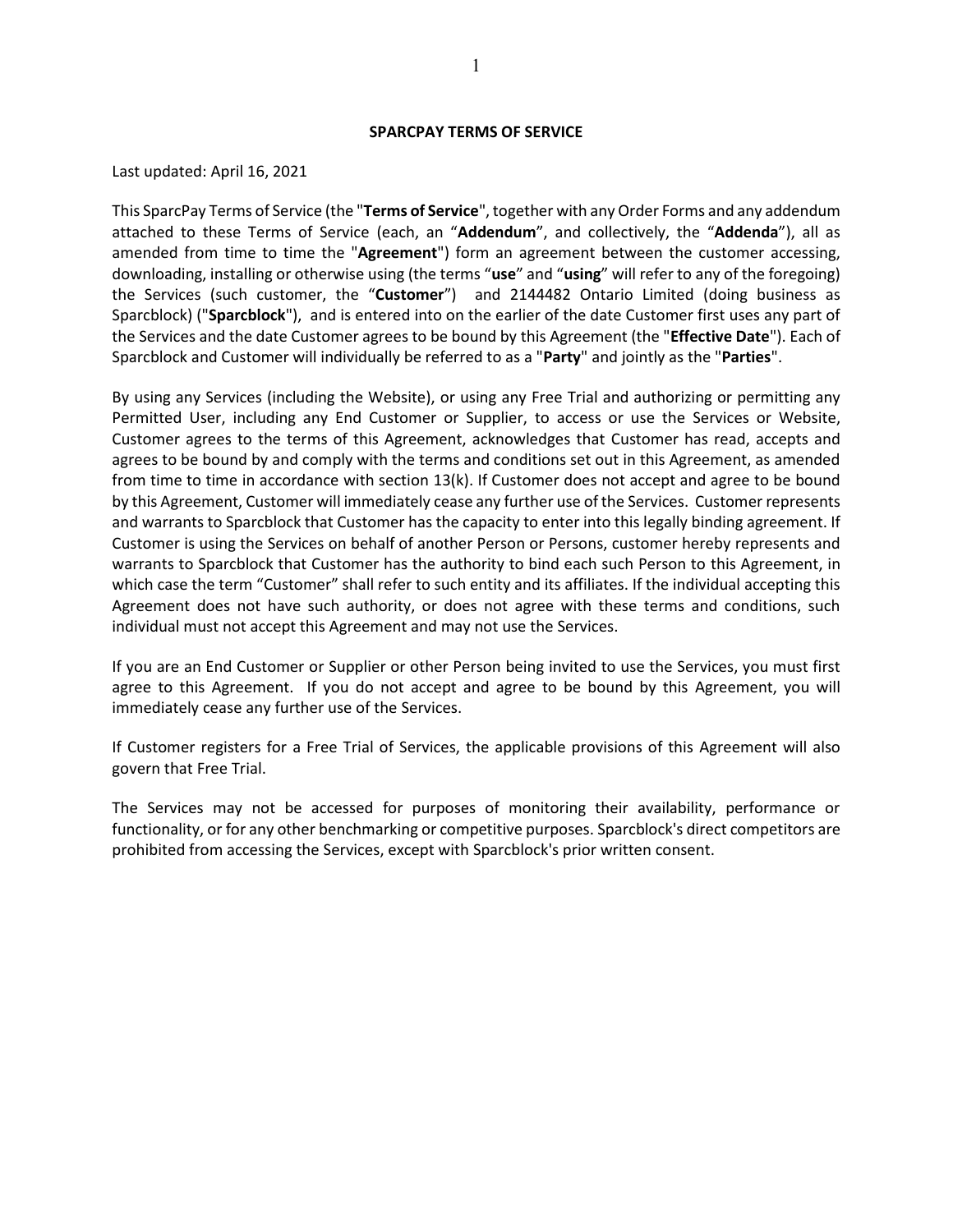## 1. **Definitions**

- (a) "**Applicable Law**" means applicable statutes, by-laws, rules, regulations, orders, ordinances or judgments, in each case of any Governmental or Regulatory Authority.
- (b) "**Bills**" means any bills or other accounts payables or accounts receivables records.
- (c) "**Content**" means information obtained by Sparcblock from publicly available sources or its third party content providers and made available to Customer through the Services, or pursuant to an Order Form, as more fully described in the Documentation.
- (d) "**Customer Data**" means any data, information, content, records, and files that Customer or any Permitted User loads or enters into, transmits to, or makes available to the Services, including but not limited to Personal Information and User Content. Customer Data excludes Aggregated Data and any other Sparcblock Property.
- (e) "**Customer Funding**" means Customer's payment information selected and verified by the Permitted User related to any inbound or outbound Payment.
- (f) "**Documentation**" means any applicable guides and policies, as updated from time to time, accessible via Website or login to the Services.
- (g) "**End Customer**" means any client of the Customer.
- (h) "**Governmental or Regulatory Authority**" means any national, provincial, state, county, municipal, quasi-governmental or self-regulatory department, authority, organization, agency, commission, board, tribunal, regulatory authority, dispute settlement panel or body, bureau, official, minister, Crown corporation, or other law, rule or regulationmaking entity having jurisdiction over Sparcblock, Customer, the Services, the Customer Data or any other person, property, transaction, activity, event or other matter related to this Agreement, including subdivisions of, political subdivisions of, and other entities created by, such entities.
- (i) "**Loss**" or "**Losses**" means any and all losses, damages, claims, actions, judgments, settlements, interest, awards, penalties, fines, costs, or expenses of whatever kind, including reasonable legal fees and the costs of enforcing any right to indemnification hereunder and the cost of pursuing any insurance providers.
- (j) "**Modifications**" means modifications, improvements, customizations, patches, bug fixes, updates, enhancements, aggregations, compilations, derivative works, translations and adaptations, and "**Modify**" has a corresponding meaning.
- (k) "**Non-SparcPay Application**" any products, content, services, information, websites, or other materials that are owned by third parties and are incorporated into or accessible through the Services.
- (l) "**Order Form**" means an order form that references these Terms of Service and that is executed by both Parties or otherwise accepted by Customer.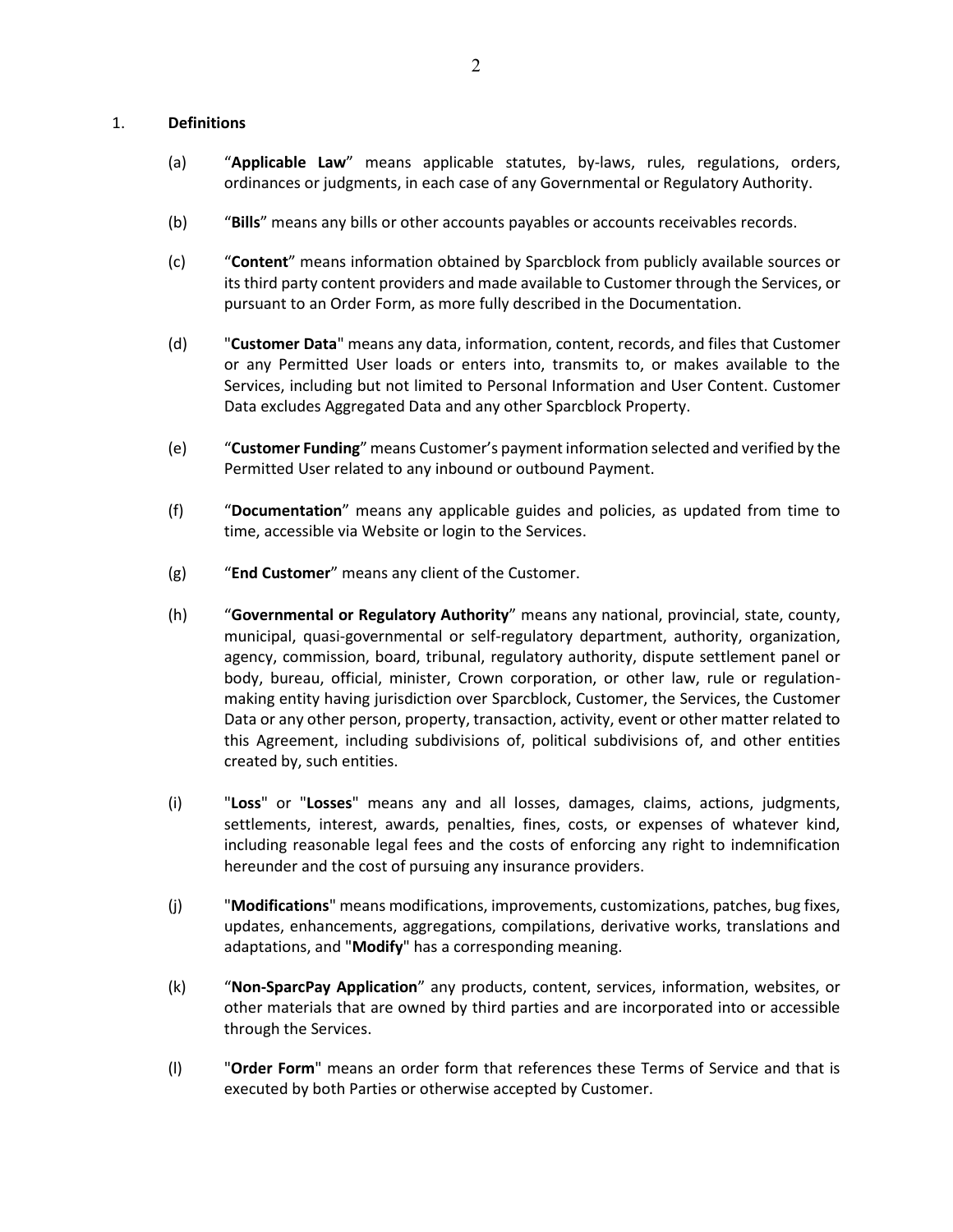- (m) "**Payments**" means a payment from one Person to another Person, verified by Customer and/or its Permitted User, using SparcPay Services.
- (n) "**Payment Method**" means any payment method selected by Customer including but not limited to:
	- (i) via financial institution including by direct electronic funds transfer ("EFT"), ACH, cheque payment, or foreign exchange;
	- (ii) via indirect EFT with Customer Funding by pre-authorized debit;
	- (iii) via indirect EFT with Customer Funding by e-Transfer or wire; or
	- (iv) via indirect cheque with Customer Funding by EFT, pre-authorized debit, credit card, e-transfer, wire or any other means made available via the SparcPay Services.
- (o) "**Person**" means any individual, sole proprietorship, partnership, firm, entity, unincorporated association, unincorporated syndicate, unincorporated organization, trust, body corporate or Governmental or Regulatory Authority, and where the context requires, any of the foregoing when they are acting as trustee, executor, administrator or other legal representative.
- (p) "**Personal Information**" means information about an identifiable individual.
- (q) "**Permitted User**" means all individuals who are employees or contractors of Customer or any other Person that Customer has given access to and use of the Services via a Permitted User Credential and includes any other users of the Services whether they are End Customers or Suppliers.
- (r) "**Services**" means SparcPay Services; other products and services that are ordered by Customer under an Order Form or online purchasing portal or provided to Customer under a Free Trial or otherwise and made available via the Website by Sparcblock and any part thereof. "Services" excludes Content and Non-SparcPay Applications.
- (s) **"SparcPay Services**" means services through which Sparcblock makes available its proprietary application for accounts payable automation, accounts receivable automation and related services.
- (t) "**Supplier**" means the supplier of Customer receiving a Payment under the SparcPay Services.
- (u) "**Website**" means any websites used by Sparcblock to provide the Services, including the websites located at sparchub.net, sparcpay.com and sparcblock.com.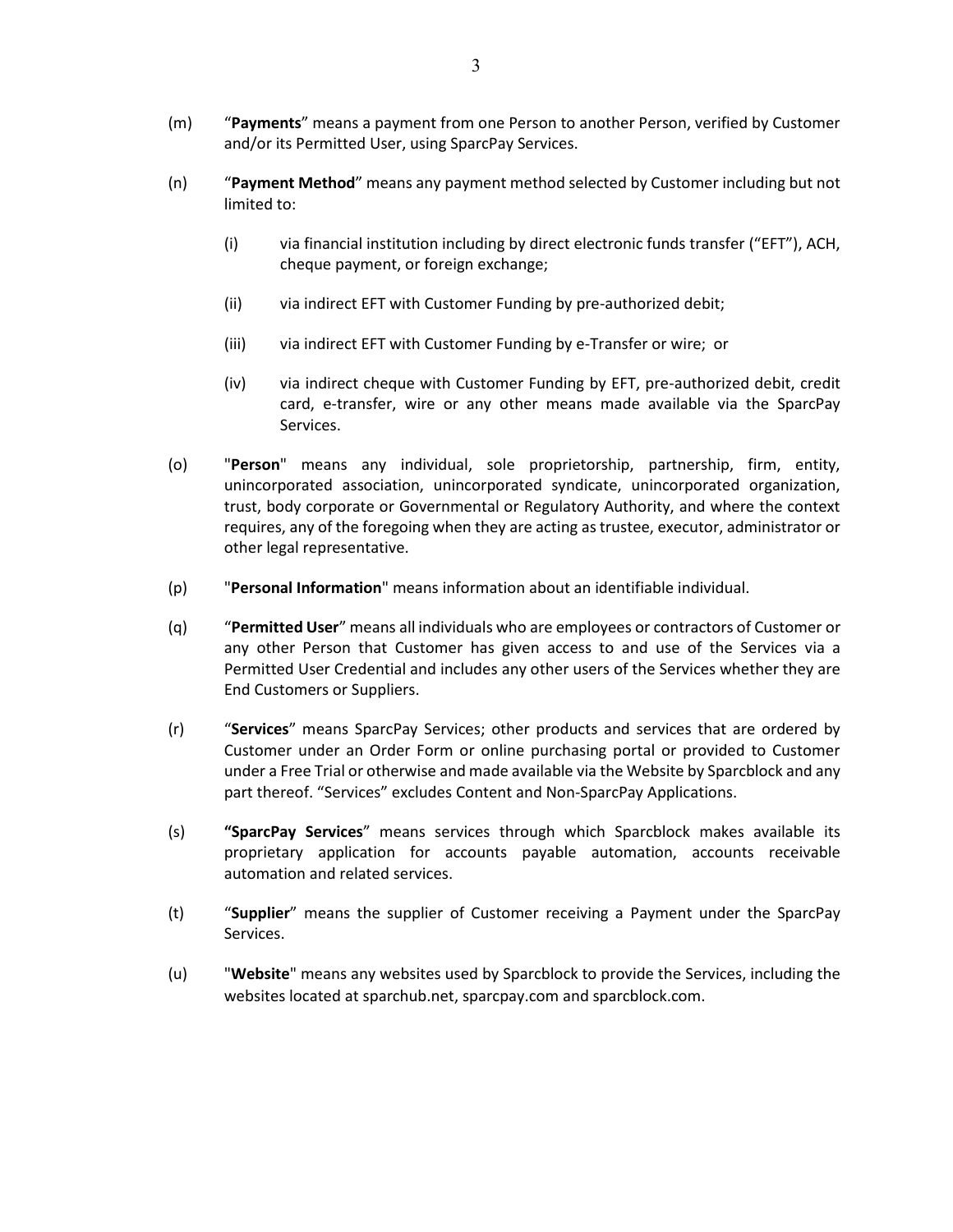### 2. **Services**

- (a) Provisioning of the Services. Subject to Customer's and its Permitted Users' compliance with the terms and conditions of this Agreement, Sparcblock will make the Services available to Customer and Permitted Users on the terms and conditions set out in this Agreement during the Term. Customer is responsible for identifying and authenticating all Permitted Users and for ensuring that only Permitted Users' access and use the Services. Customer shall ensure that all Permitted Users comply with the terms and conditions of this Agreement including but not limited to Addendum A (Permitted User Notice). Customer shall ensure that any End Customer, Supplier or other Person that it invites to use the Services agrees to and is bound by this Agreement prior to such End Customer, Supplier or other Person using the Services.
- (b) Restrictions on Use. Customer will not itself, and will not permit others to:
	- (i) sub-license, sell, rent, lend, lease or distribute the Services or any intellectual property rights therein, or otherwise make the Services available to others other than Permitted Users;
	- (ii) use the Services to permit timesharing, service bureau use or commercially exploit the Services;
	- (iii) use or access the Services:
		- (A) in violation of any Applicable Law;
		- (B) in a manner that threatens the security or functionality of the Services;
		- (C) directly via the 'back end' server; or
		- (D) for any purpose or in any manner not expressly permitted in this Agreement;
	- (iv) use the Services to create, collect, transmit, store, use or process any Customer Data:
		- (A) that contains any computer viruses, worms, malicious code, or any software intended to damage or alter a computer system or data;
		- (B) that Customer does not have the lawful right to create, collect, transmit, store, use or process; or
		- (C) that infringes, violates or otherwise misappropriates the intellectual property or other rights of any third party (including any moral right, privacy right or right of publicity);
	- (v) Modify the Services;
	- (vi) reverse engineer, decompile or disassemble the Services;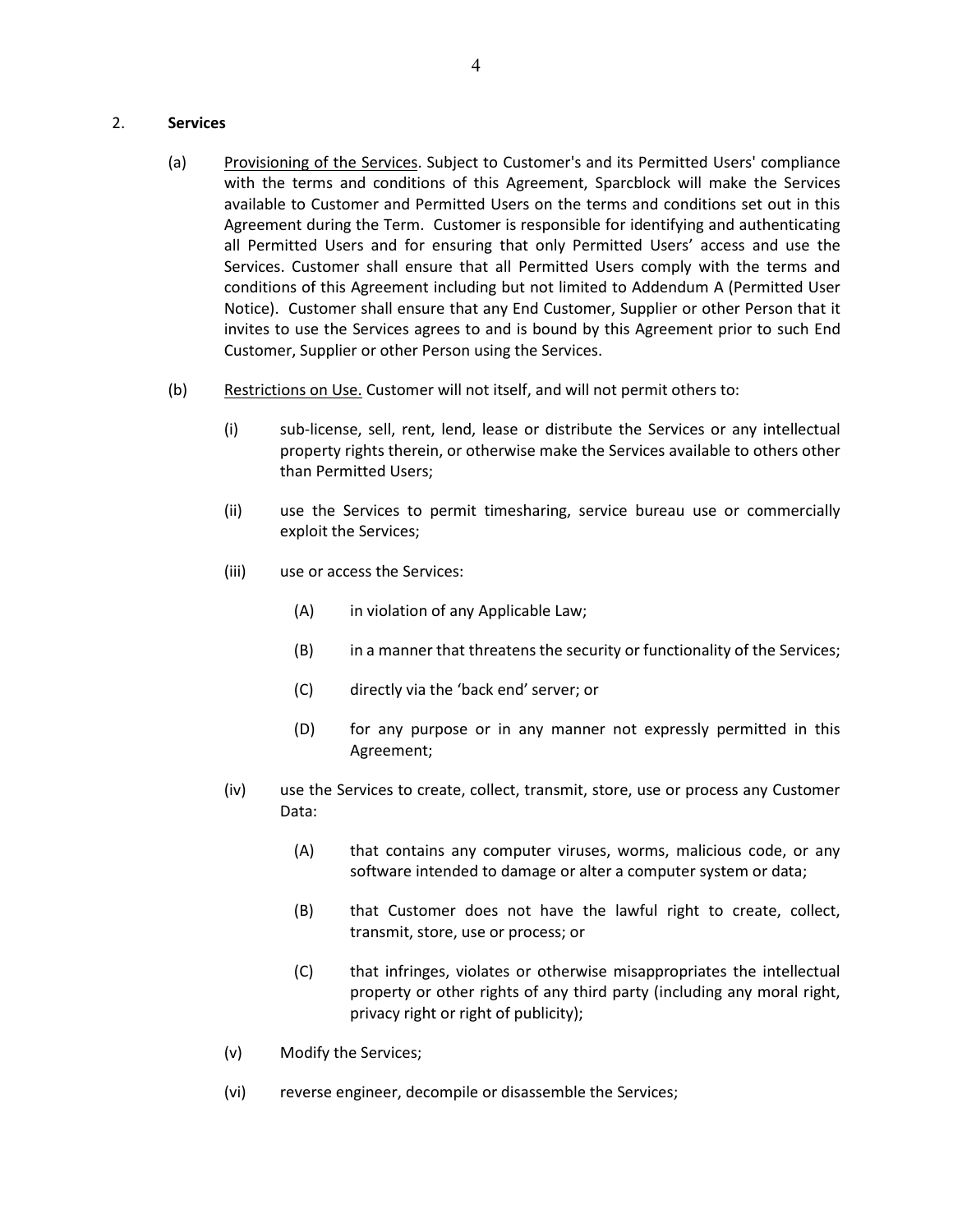- (vii) remove or obscure any proprietary notices or labels on the Services, including brand, copyright, trademark and patent or patent pending notices;
- (viii) attempt to obtain any materials or information through any means not intentionally made available through the Services;
- (ix) attempt to gain unauthorized access to the Services, other Permitted User Credentials, or computer systems or networks connected to any Sparcblock server or to the Services, through hacking, password mining or any other means;
- (x) access or use the Services for the purpose of building a similar or competitive product or service; or
- (xi) perform any vulnerability, penetration or similar testing of the Services.
- (c) Minimum System Requirements. In order to use the Services, Customer's equipment and software must meet the minimum system requirements communicated by Sparcblock to Customer, which will be subject to changes and updates over time.
- (d) Downloadable Software. Use of the Services may require or include use of downloadable software. Sparcblock grants Customer a revocable, non-transferable, non-exclusive, nonassignable, non sublicensable, limited right for Customer and its Permitted Users to use downloadable software that Sparcblock provides as part of the Services, during the Term. Any Non-SparcPay Application that consist of downloadable software are subject to the terms of Section 2 (j).
- (e) Payments.
	- (i) By accessing and using the SparcPay Services, Customer authorizes Sparcblock to provide the SparcPay Services and process Payments on Customer's behalf. In connection with such Payments, Customer shall provide Sparcblock with all necessary Customer Funding, including (i) payment information required by Sparcblock in order to process the Payment; (ii) additional information necessary to comply with Applicable Law; and (iii) any and all corrections or updates to the foregoing. The accuracy of the Customer Funding shall be Customer's sole responsibility and Sparcblock shall have no liability or obligation arising out of incorrect or incomplete Customer Funding. Customer is responsible for any errors or mistakes in its Customer Funding and any Payment. Customer shall verify all Customer Funding and Payments even if SparcPay Services makes suggestions on payment information or other information to Customer or Permitted Users. For clarity and avoidance of all doubt, if Customer's bank incorrectly deducts a Payment from Customer's account howsoever arising including but not limited to any misunderstanding or error or mistake made by Customer, Customer shall be responsible for such circumstances including without limitation for any mistaken, incorrect, erroneous or other Payment; Customer shall provide the means to reimburse Sparcblock for any Losses incurred by Sparcblock resulting therefrom; and in such an instance, Customer shall immediately reimburse Sparcblock any amounts and Losses incurred by Sparcblock related to such Payment. In accepting appointment as Customer's service provider for processing Payments, Sparcblock assume no liability for any of Customer or its Permitted Users' acts or omissions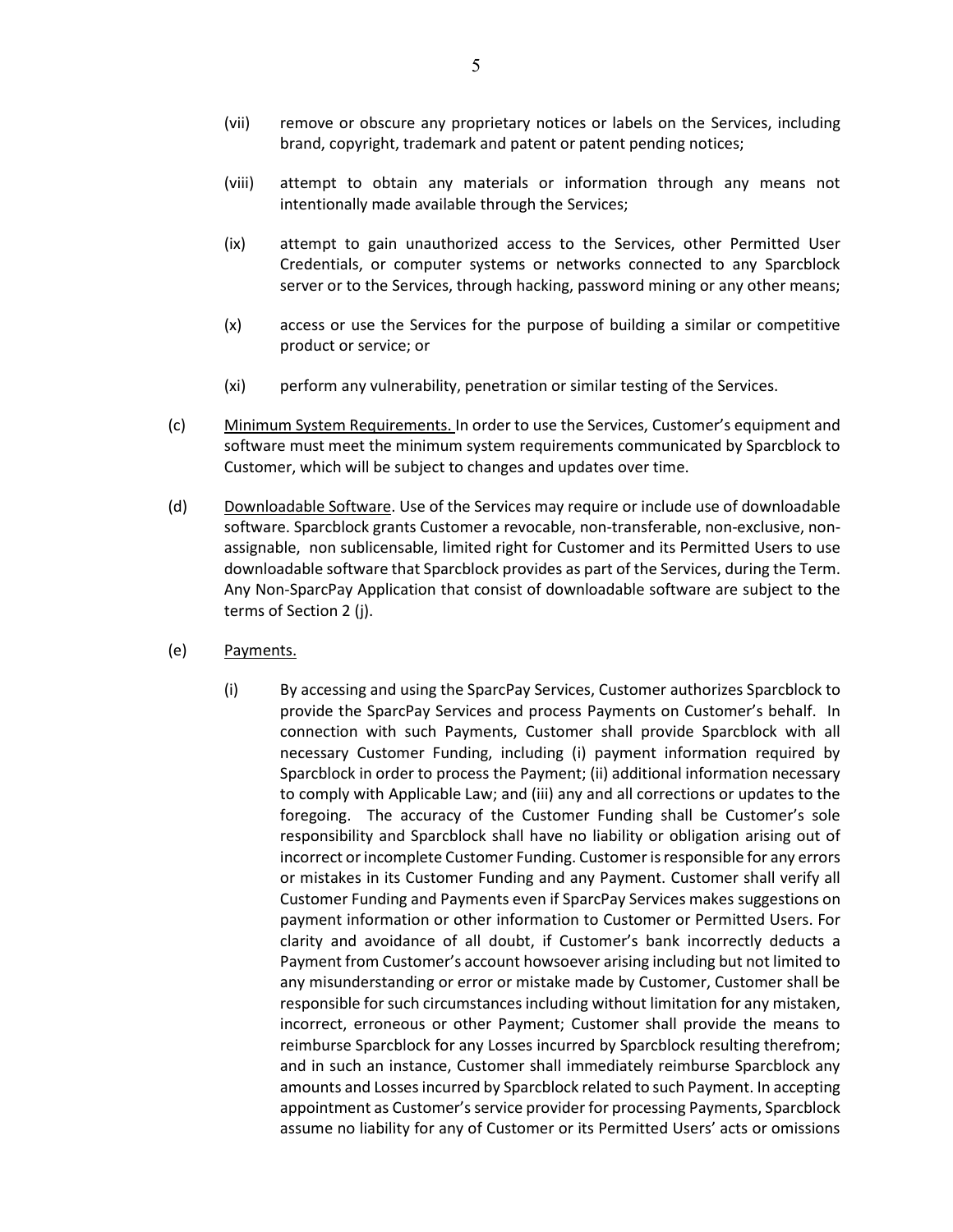or for any incorrect information, Customer Funding or Payment provided by and verified by Customer.

- (ii) When Customer or its Permitted User initiates or requests a Payment through the SparcPay Services, Customer authorizes Sparcblock to: (i) disclose Customer's Customer Funding or Customer Data to third parties so Sparcblock can complete the Payment; (ii) charge or pay the Customer's Payment Method for the amount of the Payment that Customer or its Permitted Users has indicated; and (iii) process the Payment.
- (iii) Sparcblock processes Payments promptly on a best-effort basis, and makes no guarantees, or warranties regarding when a Payment will be processed. Customer acknowledges that despite Sparcblock's best effort, payment timing may be impacted by factors outside of Sparcblock's control including but not limited to the processing times of the financial institutions involved. Sparcblock will not be liable for any fees, penalties, or late payment interest charged to Customer or to be charged by Customer as a result of a delay in Payment.
- (iv) Sparcblock will not be liable for any failure in completing any Payment for any reason not directly attributable to gross negligence on the part of a Sparcblock's employee or Sparcblock's breach of the terms of this Agreement.
- (v) All Payments are non-refundable and non-transferable except as expressly provided in this Agreement.
- (vi) Sparcblock is not a party to any relationship between Customer, End Customer, Supplier or any other Person, or in the delivery or completion of underlying contractual obligations. In the event that Customer has a dispute with any End Customer, Supplier or other Person, Customer shall address such dispute directly with such End Customer, Supplier or other Person directly. Sparcblock has no liability to Customer in any respect whatsoever for any acts or omissions of any Person (including without limitation any breach by any Person of any Applicable Laws, negligence, fraud, recklessness, wilful misconduct or more culpable act or omission) related to any Payments, Services or in any way connected with this Agreement.
- (vii) Sparcblock reserves the right to refuse to process any Payment or to impose limitations on the size, frequency, and time frame of Payments at Sparcblock's sole discretion in order to ensure compliance with Applicable Laws or to mitigate risk.
- (viii) Sparcblock by default, processes domestic Payments in Canadian funds, and may in future, upon notice, hold, review or charge reasonable additional fees for foreign currency and international payments.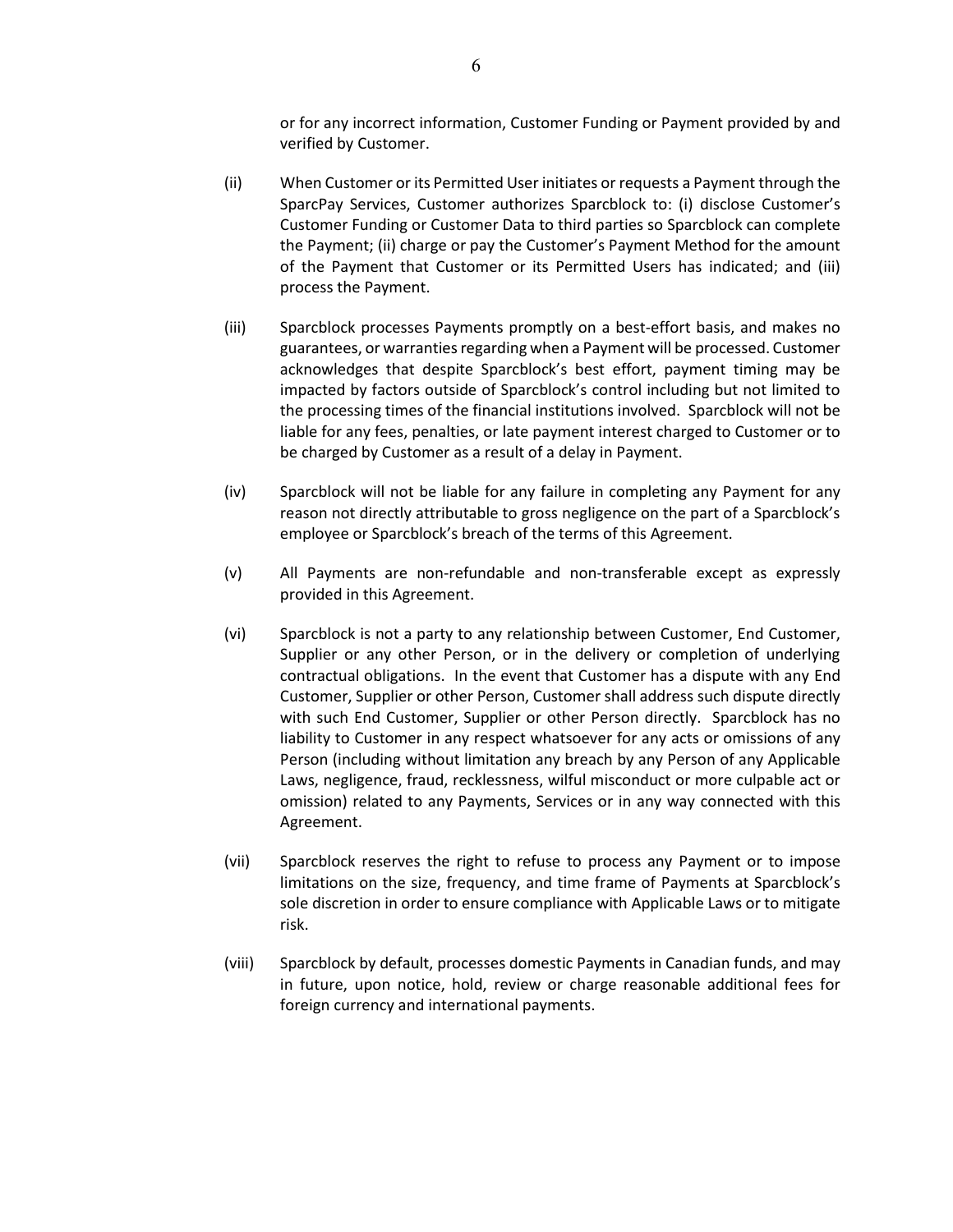## (f) Pre Authorised Payment Method.

A. If Customer elects to provide Customer Funding and make or request a Payment using a pre-authorized debit, Customer will be required to enter into Sparcblock's then-current pre-authorized debit agreement (the "**PAD Agreement**"). Customer understands and acknowledges that any pre-authorized debit transaction for a Customer Funding is charged by Sparcblock as the intermediary facilitating Payment, and not as agent of customer of otherwise for any good or services to be delivered or received by such Customer.

B. To the maximum extent permitted by Applicable Law, in the event that a preauthorized debit for a Customer Funding is rejected for any reason or is incorrect or inaccurate after Sparcblock has made Payment on behalf of Customer pursuant to Customer's instructions, Customer will be fully liable for the amount paid by Sparcblock for that Payment, and Customer will indemnify Sparcblock for all liabilities, costs and expenses (including without limitation fees, fines, penalties and reasonable legal fees) incurred by Sparcblock resulting from such rejection of pre-authorized debit or any error in any pre-authorised debit.

- (g) Permitted Purpose. Customer may access and use the Services in Canada and the United States and solely for Customer's business purposes.
- (h) Customer's Responsibility for Permitted Users. Customer shall: (1) be responsible for: (i) the accuracy, quality and legality of Customer Data; (ii) verification of all information including but not limited to Customer Funding and Payments by Permitted Users; (iii) the means by which Customer acquired Customer Data; and (iv) Customer's use of Customer Data with the Services; (2) ensure that each Permitted User shall: (i) comply with all Applicable Laws with respect to the Services, including, but not limited to, laws related to the export of technical or personal data; (3) only use the Services with content and data for which Customer has all necessary rights; and (4) use the Services in accordance with any reasonable specifications provided by Sparcblock, which may be amended from time to time.
- (i) Suspension of Access; Modifications. Sparcblock may:
	- (a) suspend and or permanently terminate a Permitted User's access to all or a portion of the Services, all in Sparcblock's sole discretion; and
	- (b) make any Modifications to the Services, in Sparcblock's sole discretion.
- (j) Non-SparcPay Application. Sparcblock or third parties may make available (for example, through a Services or otherwise) third party products or services, including, for example, Non-Sparcblock Applications and implementation and other consulting services. Any acquisition by Customer of such products or services, and any exchange of data between Customer and any Non-Sparcblock Application provider, product or service is solely between Customer and the applicable Non-Sparcblock Application provider. Sparcblock does not warrant or support Non-Sparcblock Applications or other Non-Sparcblock products or services, whether or not they are designated by Sparcblock as "certified" or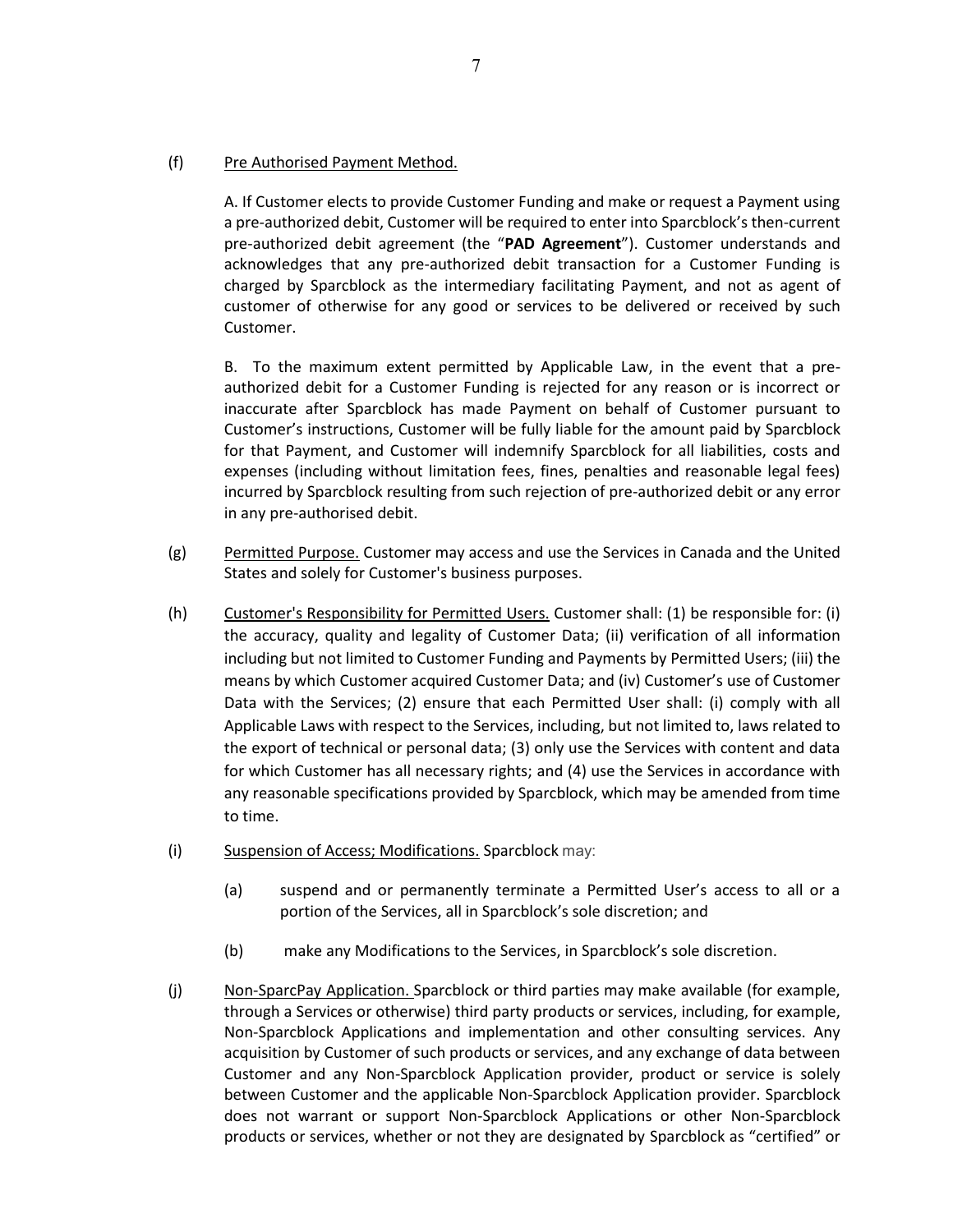otherwise, unless expressly provided otherwise in an Order Form. Sparcblock is not responsible for any disclosure, modification or deletion of Customer Data resulting from access by such Non-Sparcblock Application or its provider. The Services may contain features designed to interoperate with Non-Sparcblock Applications. Sparcblock cannot guarantee the continued availability of such service features, and may cease providing them without entitling Customer to any refund, credit, or other compensation, if for example and without limitation, the provider of a Non-Sparcblock Application ceases to make the Non-Sparcblock Application available for interoperation with the corresponding Services features in a manner acceptable to Sparcblock.

- (k) Free Trial. If Customer registers on the Website for a free trial ("**Free Trial**"), Sparcblock will make the applicable Services available to Customer on a trial basis free of charge until the earlier of: (i) the end of the Free Trial period for which Customer registered to use the applicable Services as may be set out in an Order Form or on the Website; or (ii) the start date of any Services; or (iii) termination by Sparcblock in its sole discretion. Additional terms and conditions related to the Free Trial may appear on the Free Trial registration web page. Any such additional terms and conditions are incorporated into this Agreement by reference and are legally binding. ANY CUSTOMER DATA ENTERED INTO THE SERVICES, AND ANY CUSTOMIZATIONS MADE TO THE SERVICES BY OR FOR CUSTOMER, DURING CUSTOMER'S FREE TRIAL WILL BE PERMANENTLY LOST UNLESS CUSTOMER PURCHASES ACCESS AND USE TO THE SAME SERVICES AS THOSE COVERED BY THE FREE TRIAL, PURCHASES APPLICABLE UPGRADED SERVICES, OR EXPORTS SUCH DATA, BEFORE THE EXPIRATION OF THE FREE TRIAL PERIOD. CUSTOMER CANNOT TRANSFER CUSTOMER DATA ENTERED OR CUSTOMIZATIONS MADE DURING THE FREE TRIAL TO ANY NON FREE TRIAL SERVICES; THEREFORE, IF CUSTOMER PURCHASES NON FREE TRIAL SERVICES, CUSTOMER MUST EXPORT CUSTOMER DATA BEFORE THE EXPIRATION OF THE FREE TRIAL PERIOD OR CUSTOMER DATA WILL BE PERMANENTLY LOST. NOTWITHSTANDING THE "WARRANTY AND DISCLAIMER" SECTION AND "INDEMNITIES" SECTION BELOW, DURING THE FREE TRIAL THE SERVICES ARE PROVIDED "AS-IS" WITHOUT ANY WARRANTY AND SPARCBLOCK SHALL HAVE NO INDEMNIFICATION OBLIGATIONS NOR LIABILITY OF ANY TYPE WITH RESPECT TO THE SERVICES FOR THE FREE TRIAL PERIOD UNLESS SUCH EXCLUSION OF LIABILITY IS NOT ENFORCEABLE UNDER APPLICABLE LAW IN WHICH CASE SPARCBLOCK'S LIABILITY WITH RESPECT TO THE SERVICES PROVIDED DURING THE FREE TRIAL SHALL NOT EXCEED CAD\$100.00. WITHOUT LIMITING THE FOREGOING, SPARCBLOCK AND ITS AFFILIATES AND ITS LICENSORS DO NOT REPRESENT OR WARRANT TO CUSTOMER THAT: (i) CUSTOMER'S USE OF THE SERVICES DURING THE FREE TRIAL PERIOD WILL MEET CUSTOMER'S REQUIREMENTS; (ii) CUSTOMER'S OR PERMITTED USERS' USE OF THE SERVICES DURING THE FREE TRIAL PERIOD WILL BE UNINTERRUPTED, TIMELY, SECURE OR FREE FROM ERROR; AND (iii) CUSTOMER DATA PROVIDED DURING THE FREE TRIAL PERIOD WILL BE ACCURATE. NOTWITHSTANDING ANYTHING TO THE CONTRARY IN THIS AGREEMENT, CUSTOMER SHALL BE FULLY LIABLE UNDER THIS AGREEMENT TO SPARCBLOCK AND ITS AFFILIATES FOR ANY DAMAGES ARISING OUT OF CUSTOMER'S USE OF THE SERVICES DURING THE FREE TRIAL PERIOD, ANY BREACH BY CUSTOMER OF THIS AGREEMENT AND ANY OF CUSTOMER'S INDEMNIFICATION OBLIGATIONS HEREUNDER.
- (l) Subcontracting. Sparcblock may engage third parties to assist it in providing the Services or any part thereof. Without limiting the foregoing, Customer will cooperate with Sparcblock and its third party suppliers and partners (each a "**Sparcblock Integration**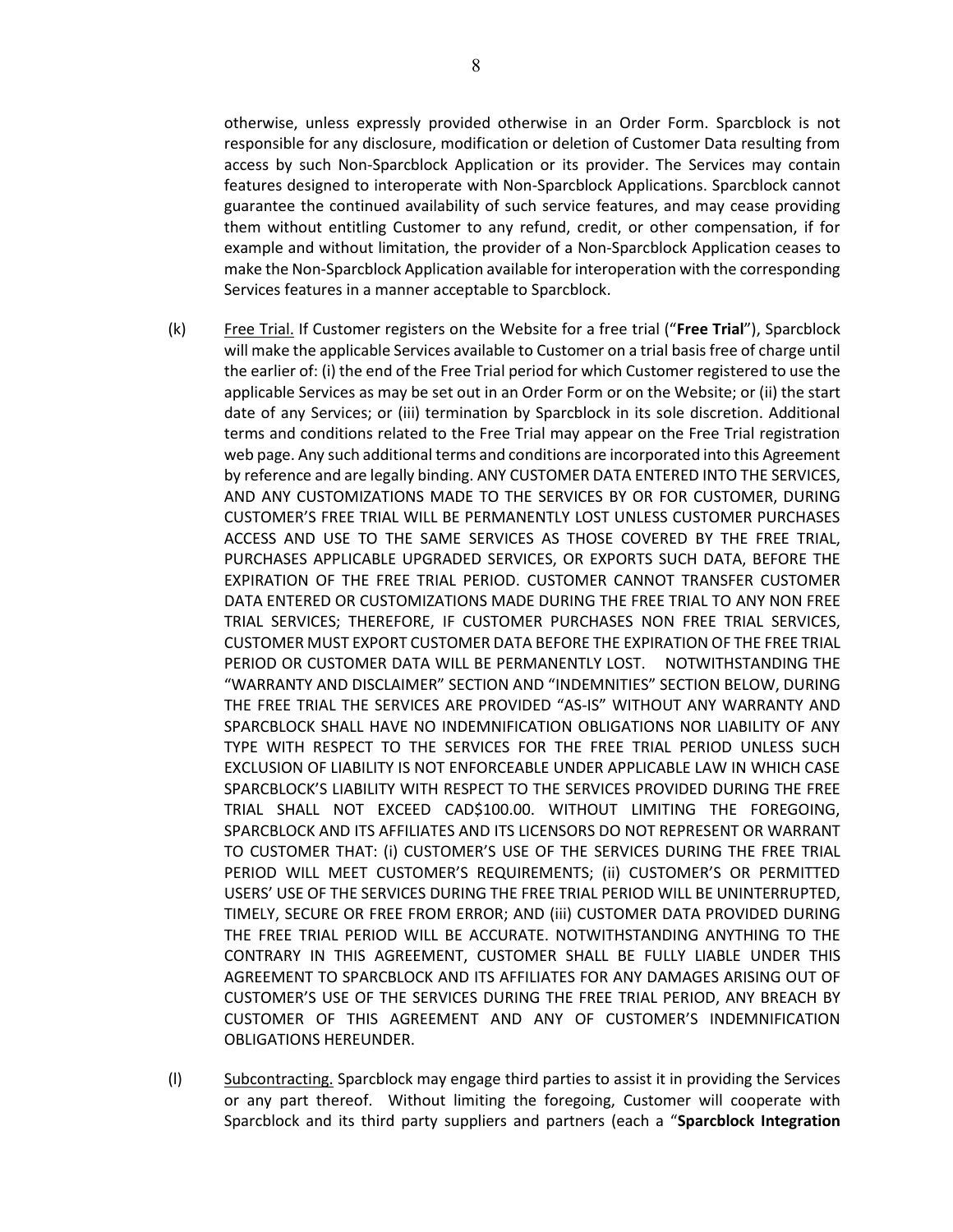**Partners**") during the implementation of the Services for Customer, which includes, but is not limited to, assisting in the enablement of suppliers to receive Payments.

## 3. **Permitted User Credentials; Communications Rules; Customer Restricted Activities.**

- (a) Customer shall permit only Permitted Users to access and use the Services. Sparcblock will issue one administrator account (the "**Administrator Account**") to Customer that provides Customer with the capability to create user identification and select roles (together, "**Permitted User Credentials**") for each Permitted User that Customer wishes to have access to and use of the Services. Customer shall ensure that its Permitted Users create passwords of a reasonable length and strength to ensure the security of the Permitted User Credentials. Customer's Permitted User with an Administrator Account is responsible to issue Permitted User Credentials for Permitted Users.
- (b) Sparcblock has no obligation to verify the identity of any person who gains access to the Services by means of Permitted User Credentials. Customer has and will retain sole responsibility for: (a) all Customer Data, including its content and use; (b) all information, instructions, and materials provided by or on behalf of Customer or any Permitted User in connection with the Services; (c) Customer's systems; (d) the security and use of Permitted User Credentials of Customer and its Permitted Users; (e) any use of the Services by any End Customer, Supplier or other Person that Customer invites to use the Services; and (f) all access to and use of the Services directly or indirectly by or through the Customer's systems or its or its Permitted Users' Permitted User Credentials, with or without Customer's knowledge or consent, including all results obtained from, and all conclusions, decisions, and actions based on, such access or use. Customer shall employ all physical, administrative, and technical controls, screening, and security procedures and other safeguards necessary to: (a) securely administer the distribution and use of all Permitted User Credentials and protect against any unauthorized access to, or use of, the Services; and (b) control the content and use of Customer Data, including the uploading or other provision of Customer Data for processing by the Services. Customer shall immediately take all necessary steps, including providing notice to Sparcblock, to effect the termination of Permitted User Credentials for any Permitted User if there is any compromise in the security of Permitted User Credentials or if unauthorized use is suspected or has occurred. For clarity and avoidance of all doubt, Sparcblock will not be liable for any loss or damage that Customer or any third party may incur as a result of anyone using the Permitted User Credentials, either with or without Customer's knowledge or Customer's breach of its obligations under this Section. Sparcblock reserves the right to suspend, deactivate, or replace the Permitted User Credentials if it determines that the Permitted User Credentials may have been used for an unauthorized purpose.
- (c) When Customer uses the Services or sends e-mails, texts or other electronic messages to Sparcblock, Customer is communicating with Sparcblock electronically and Customer consents to it and Permitted Users receiving communications from Sparcblock electronically via email, text or any other type of electronic messages ("**Communications**"). By using the Services, Customer acknowledges and agrees that Sparcblock will send Customer and Permitted Users service-related e-mails or other Communications relating to Customer's account, including service updates. Customer's consent to receive Communications and do business electronically, and agreement to do so, applies to all of Customer's interactions and transactions with Sparcblock. If Customer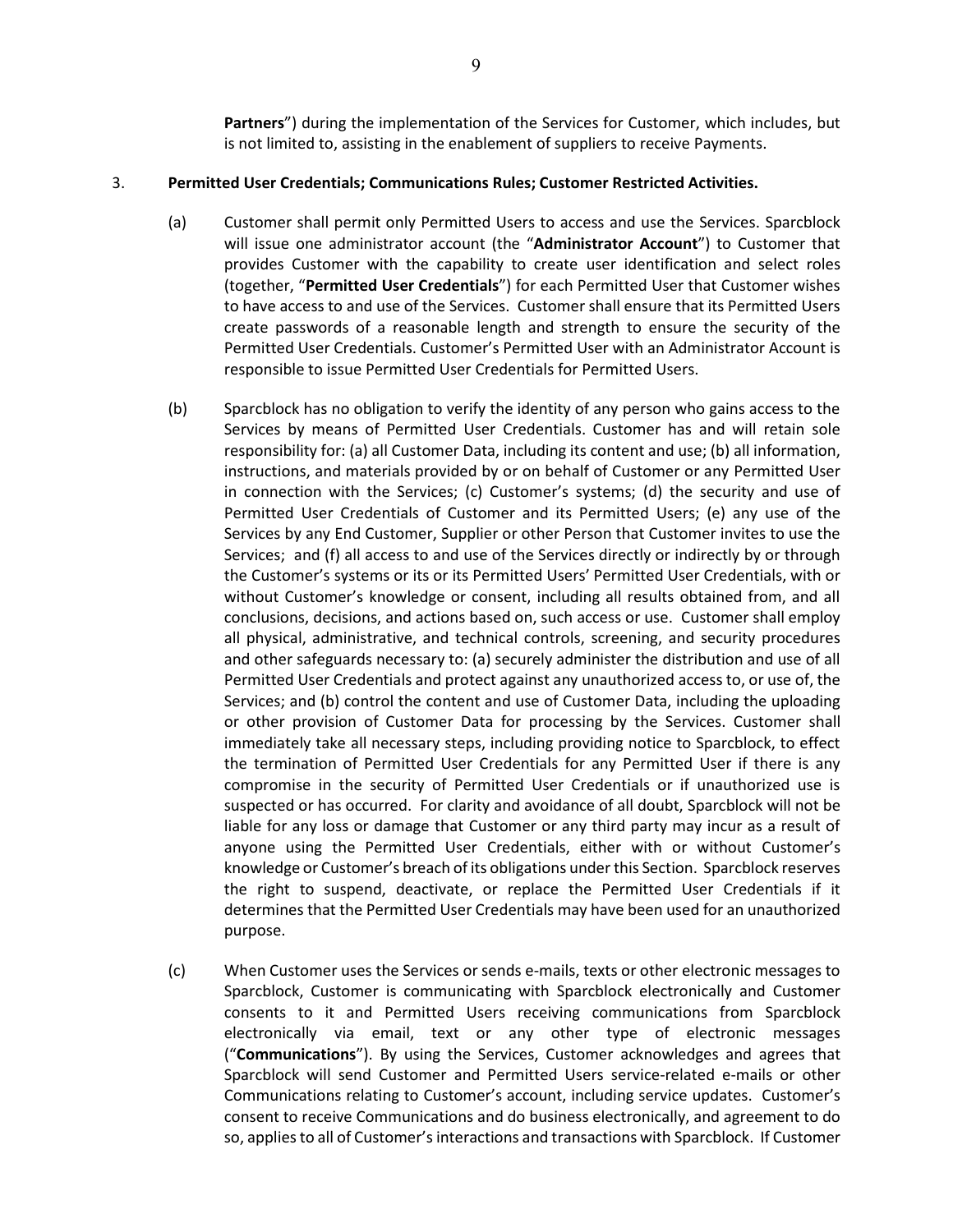is a member of Sparcblock's mailing list Customer and its Permitted Users will also receive email Communications from Sparcblock regarding our products, services and initiatives (including collaborations and partnerships). If Customer is a member of Sparcblock's mailing list Customer will also receive email Communications from Sparcblock regarding Sparcblock's products, services and initiatives (including collaborations and partnerships). If Customer or a Permitted User does wish to receive these communications, Customer or Permitted User can unsubscribe from such promotional e-mails at any time by clicking on the unsubscribe link in any of our e-mail communications. The withdrawal of consent will not affect the legal validity and enforceability of any obligations or any Communications provided or business transacted prior to withdrawal of consent. Customer shall keep Sparcblock informed of any changes in its email and mailing address so that it continues to receive all Communications without interruption. Sparcblock may also provide Communications to Customer in writing to the address provide within the Services. If Customer's contact information changes at any time, Customer shall update it within the Services. Customer has a duty to review the records relating to Bills and identify any error with respect to any Communication, which was not authorized by Customer, or otherwise set forth improper or inaccurate information not consistent with the Communications transmitted by Customer. Customer shall notify Sparcblock immediately of any Communication that it believes to be unauthorized, improper or inaccurate.

(d) In connection with Customer's use of any Services, or in the course of Customer's interactions with Sparcblock, Customer shall not by itself or permit any Permitted Users to:

(i) act in a manner that is defamatory, trade libelous, threatening or harassing;

(ii) provide Sparcblock with false, inaccurate or misleading information;

(iii) send or receive potentially fraudulent funds or what Sparcblock reasonably believes to be potentially fraudulent funds;

(iv) refuse to cooperate in an investigation regarding improper use or receipt of funds or provide confirmation of Customer's identity or any information Customer provide to Sparcblock;

(v) use an anonymizing proxy;

(vi) use the Services in a manner that Sparcblock, or members of the electronic funds transfer network reasonably believes to be contrary to applicable network rules, including but not limited to the automated clearing settlement system rules and standards as defined by Payments Canada or any other Applicable Law.

(vii) take any action that imposes an unreasonable or disproportionately large load on Sparcblock's infrastructure;

(viii) use the Services other than for legitimate transactional purposes;

(ix) use the Services to operate or engage in any business regulated by the Financial Transaction and Reports Analysis Centre of Canada (FINTRAC) or Crimes Enforcement Network (FinCEN) or any other relevant Governmental or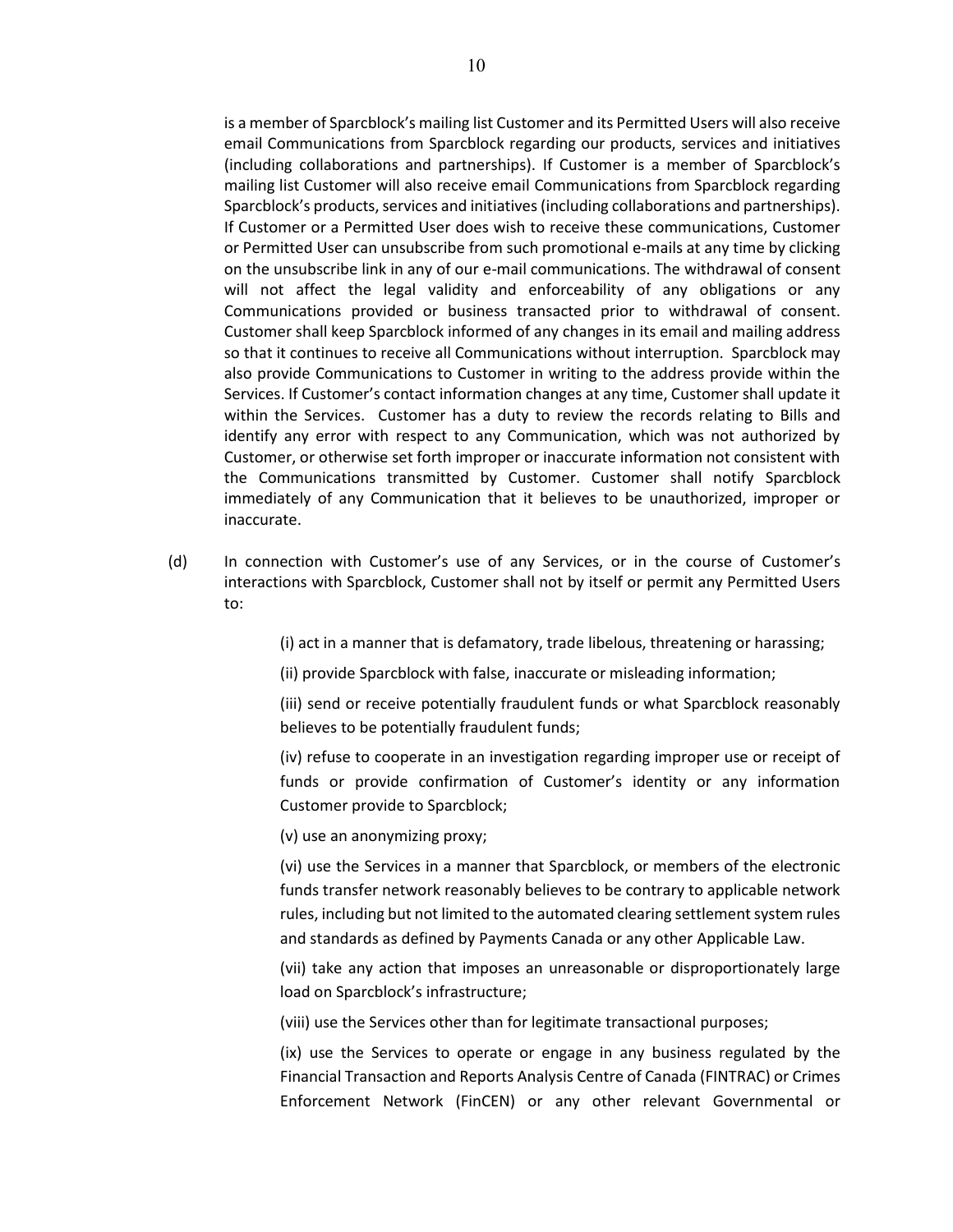Regulatory Authority. Such businesses include but are not limited to money service businesses or virtual currency exchanges; or

(x) breach or attempt to breach the security of any network, servers, data, computers or other hardware relating to or used in connection with the Services or belonging to or used or leased by any other customer of Sparcblock or any third party that is hosting or interfacing with any part of the Services; use or distribute through the Services any software, files or other tools or devices designed to interfere with or compromise the privacy, security or use of the Services or the operations or assets of any other customer of Sparcblock or any third party, including but not limited to viruses, Trojan horses, worms or other computer programming routines.

If Sparcblock believes that Customer has engaged in any restricted activities or violated any of the provisions set out in this Section 3 (d) or otherwise in this Agreement, Sparcblock may take various actions to protect itself, a third party or Customer from fees, fines, penalties and/or any other liability. These actions may include, but are not limited to the following:

> (a) close, suspend or limit Customer's access to the Services (such as limiting Customer's ability to make or receive any Payments);

(b) update inaccurate information provided by Customer;

(c) refuse to provide Services to Customer in the future;

(d) contact Customer's financial institution or inform law enforcement or impacted third parties of Customer's actions;

(e) take legal action against Customer.

### 4. **Ownership; Reservation of Rights**

- (a) As between Sparcblock and Customer, Customer retains all ownership and intellectual property rights in and to Customer Data. Customer grants to Sparcblock a nonexclusive, worldwide, royalty-free, irrevocable, sublicensable, and fully paid-up right to access, collect, use, process, store, disclose and transmit Customer Data to:
	- (i) provide the Services;
	- (ii) improve and enhance the Services and its other offerings; and
	- (iii) produce and/or generate data, information, or other materials that are anonymized and not identified as relating to a particular individual or company (such data, information and materials, the "**Aggregated Data**").

Sparcblock may use, process, store, disclose and transmit the Aggregated Data for any purpose and without restriction or obligation to Customer of any kind. As between Sparcblock and Customer, all right, title, and interest in Aggregated Data, and all intellectual property rights therein, belong to and are retained solely by Sparcblock.

(b) Sparcblock or its licensors retain all ownership and intellectual property rights in and to: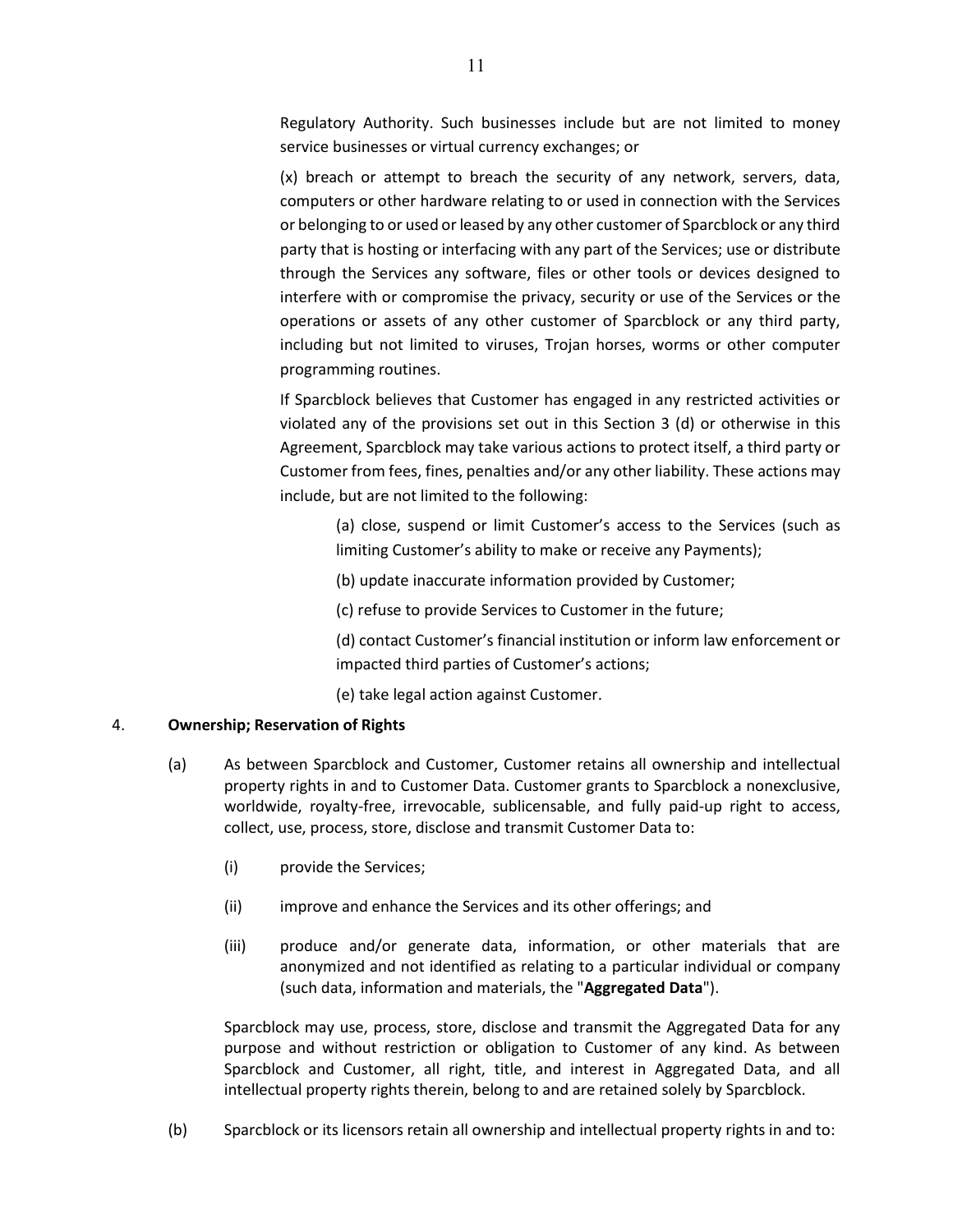- (i) the Services;
- (ii) all copyright and moral rights to the format and arrangement of any and all reports generated through the Services, but not the content of any such reports;
- (iii) any and all reports generated through the Services ("**Reports**") excluding any Customer Data therein;
- (iv) anything developed or delivered by or on behalf of Sparcblock under this Agreement;
- (v) all other Sparcblock's Confidential Information, including but not limited to, any reports generated from the Services or any Aggregated Data; and
- (vi) any Modifications to the foregoing (i), (ii), (iii), (iv) and (v),

# (collectively "**Sparcblock Property**").

Customer may download, keep or merge Reports generated by Customer's use of the Services.

- (c) Customer grants to Sparcblock and it's affiliates a worldwide, perpetual, irrevocable, royalty-free license to use and incorporate into the Services, any suggestion, enhancement request, recommendation, correction or other feedback provided by Customer or Permitted Users relating to the operation of Services or any of Sparcblock's affiliates' services ("**Feedback**"). Nothing in this Agreement will restrict our right to use, profit from, disclose, publish or otherwise exploit any Feedback, without compensation to the Customer or Permitted Users and without any obligation to the Customer or any Permitted User. Sparcblock is not obligated to use any Feedback.
- (d) All rights not expressly granted by Sparcblock to Customer under this Agreement are reserved.

# 5. **Privacy**

Customer understands that Personal Information, including the Personal Information of Permitted Users, will be treated in accordance with Sparcblock's privacy policy located at https://www.sparcblock.com/privacy-policy/ ("**Privacy Policy**").

# 6. **Support**

Customer will generally have access to Sparcblock's technical support services from 9:00 AM to 5:00 PM ET Monday through Friday excluding holidays, through email at support@sparcblock.com. Sparcblock reserves the right, in its sole discretion, to change the support times noted in this section.

# <span id="page-11-0"></span>7. **Fees and Payment**

(a) Fees. Customer will pay to Sparcblock the fees described in an Order Form (or other means) or otherwise noted on the Website ("**Fees**"). Fees will be charged by Sparcblock and payable by Customer: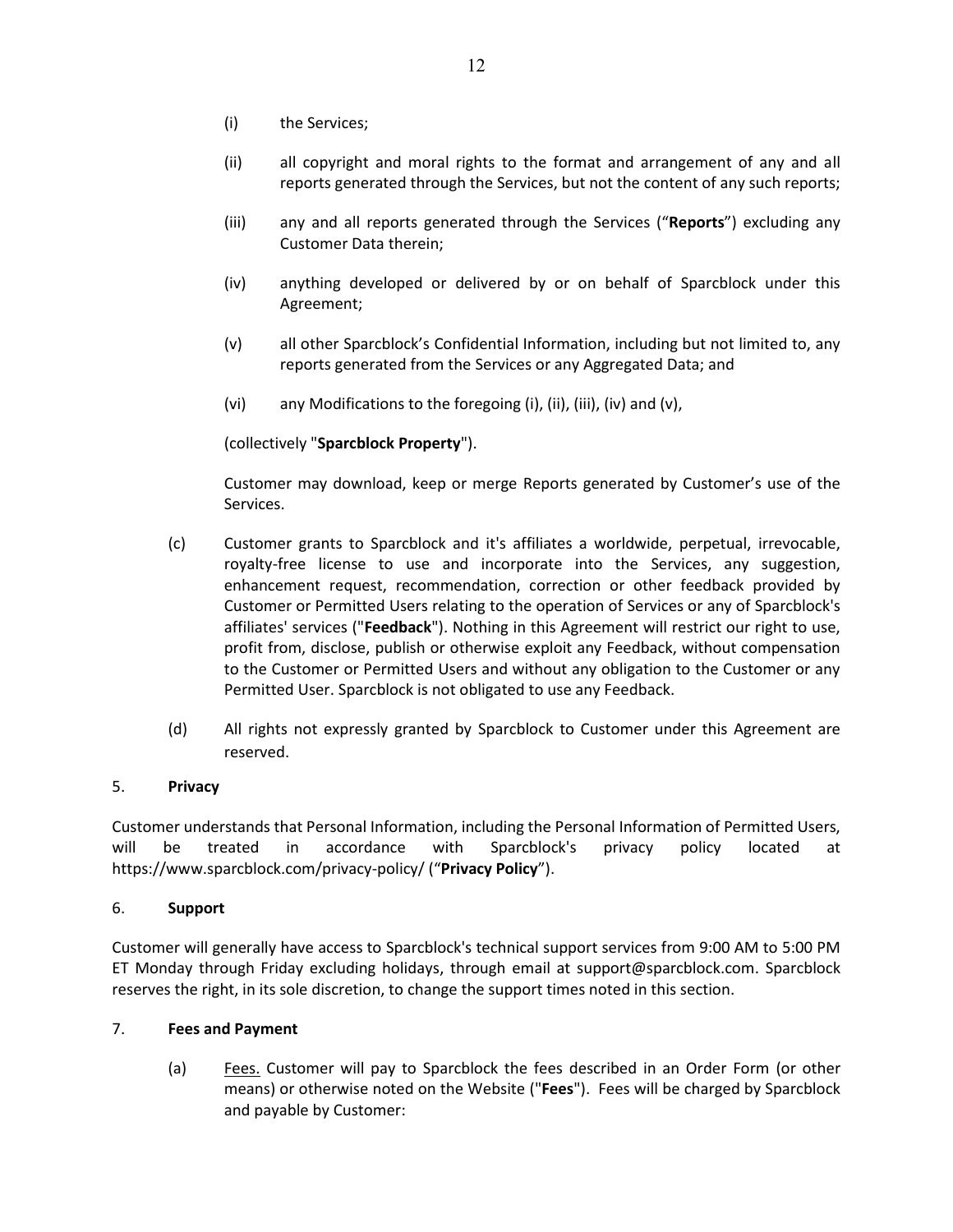- (i) on a per transaction basis for each Bill processed ("**Transaction Fees**"), with the Transaction Fee amount shown before approved Bills are released and collected via EFT when Bills are released. If the Bills are not released the Transaction Fee will not be charged; or
- (ii) as defined by a separate business fee arrangement between Sparcblock and Customer for the Services as agreed to in an Order Form or otherwise agreed by the Customer ("**Fee Arrangemen**t").
- (b) Changes to the Fees. Sparcblock reserves the right to change the Fees and institute new charges by providing not less than 30 days prior notice to Customer.
- (c) Late Payment. Customer may not withhold or setoff any amounts due under this Agreement. Without limiting Sparcblock's other rights, Sparcblock may suspend Customer's access to the Services until all amounts due are paid in full. Any late payment will be increased by the costs of collection (if any) and will incur interest at the rate of 2.25 % compounded monthly, or the maximum legal rate (if less), plus all expenses of collection, until fully paid.
- (d) Taxes. The Fees set out in this Agreement do not include applicable sales, use, gross receipts, value-added, excise, personal property or other taxes. Customer will be responsible for and pay all applicable taxes, duties, tariffs, assessments, export and import fees or similar charges (including interest and penalties imposed thereon) on the transactions contemplated in connection with this Agreement other than taxes based on the net income or profits of Sparcblock.
- (e) Suspension. Any suspension of the Services by Sparcblock pursuant to the terms of this Agreement will not excuse Customer from its obligation to make payments under this Agreement.

# <span id="page-12-0"></span>8. **Confidential Information**

- (a) Definitions. For the purposes of this Agreement, a Party receiving Confidential Information (as defined below) will be the "**Recipient**", the Party disclosing such information will be the "**Discloser**" and "**Confidential Information**" of the Discloser means any and all information of the Discloser or any of its licensors that has or will come into the possession or knowledge of the Recipient in connection with or as a result of entering into this Agreement, including information concerning the Discloser's past, present or future customers, suppliers, technology or business, and where the Discloser is Customer includes Customer Data; if Discloser is Sparcblock includes all Sparcblock Property, provided that the Discloser's Confidential Information does not include**,** except with respect to Personal Information: (i) information already known or independently developed by the Recipient without access to the Discloser's Confidential Information; (ii) information that is publicly available through no wrongful act of the Recipient; or (iii) information received by the Recipient from a third party who was free to disclose it without confidentiality obligations.
- (b) Confidentiality Covenants. The Recipient hereby agrees that during the Term and at all times thereafter it will not, except to exercise its license rights or perform its obligations under this Agreement: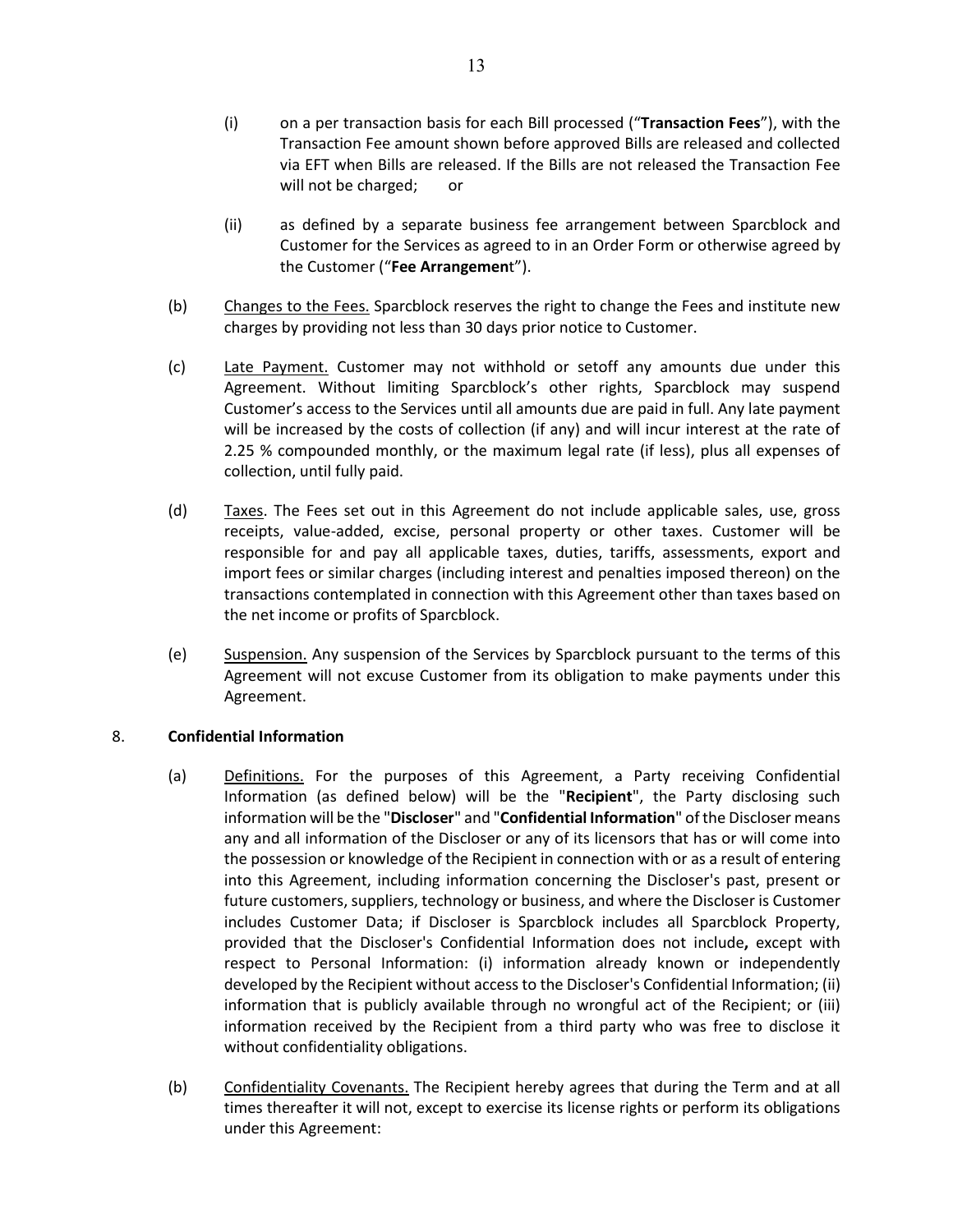- (i) disclose Confidential Information of the Discloser to any person, except to:
	- (A) in the case of Customer to its own employees or Permitted Users having a "need to know" and that have entered into written agreements no less protective of such Confidential Information than this Agreement, and to such other recipients as the Discloser may approve in writing; or
	- (B) in the case of Sparcblock to Sparcblock's employees, consultants, agents or affiliates, having a "need to know" and that have entered into written agreements no less protective of such Confidential Information than this Agreement, and to such other recipients as the Discloser may approve in writing and to subcontractors and sub-processors to perform any Services;
- (ii) use Confidential Information of the Discloser; or
- (iii) alter or remove from any Confidential Information of the Discloser any proprietary legend.

Each Party will take industry standard precautions to safeguard the other Party's Confidential Information, which will in any event be at least as stringent as the precautions that the Recipient takes to protect its own Confidential Information of a similar type.

- (c) Exceptions to Confidentiality. Notwithstanding Section [8,](#page-12-0) the Recipient may disclose the Discloser's Confidential Information: (i) to the extent that such disclosure is required by Applicable Law or by the order of a court or similar judicial or administrative body, provided that, except to the extent prohibited by law, the Recipient promptly notifies the Discloser in writing of such required disclosure and cooperates with the Discloser to seek an appropriate protective order; or (ii) to its legal counsel and other professional advisors, if and to the extent such persons need to know such Confidential Information in order to provide applicable professional advisory services in connection with the Party's business.
- (d) Return of Confidential Information. Upon the termination or expiration of this Agreement and all Order Forms under this Agreement, each Party will promptly return to the other Party or destroy all Confidential Information (excluding any Customer Data which is addressed at Section 12 (e) below) of the other Party in its possession or control within a reasonable amount of time, in accordance with the Recipient's data destruction practices. Notwithstanding the foregoing, Sparcblock may retain any electronically archived Customer's Confidential Information, provided that such retained information remains subject to the confidentiality obligations in this Agreement.

# <span id="page-13-0"></span>9. **Warranty and Disclaimer**

(a) Customer Warranty. Customer represents and warrants to and covenants with Sparcblock that: (i) the Customer Data will only contain Personal Information in respect of which Customer has provided all notices and disclosures (including to each Permitted User), obtained all applicable third party consents and permissions, and otherwise has all authority, in each case as required by Applicable Laws, to enable Sparcblock to provide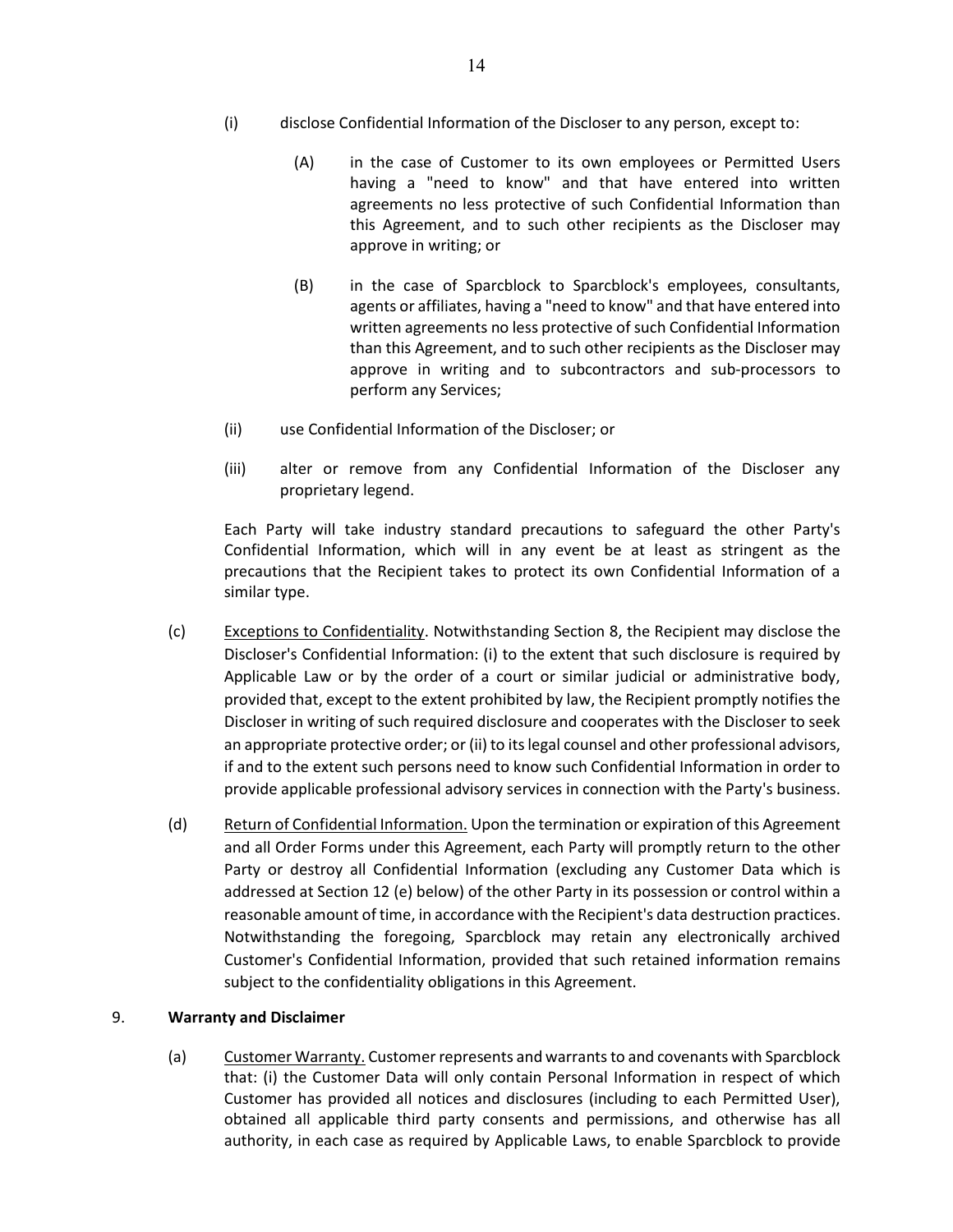the Services, including with respect to the collection, storage, access, use, disclosure, processing and transmission of Personal Information, including by or to Sparcblock and to or from all applicable third parties; and (ii) Customer will obtain all necessary consents, permissions and licenses with respect to any and all Customer Funding and Payments to the extent necessary to use the Services.

(b) GENERAL DISCLAIMER. SPARCBLOCK MAKES NO REPRESENTATION REGARDING THE ACCURACY OF THE INFORMATION OBTAINED BY USE OF THE SERVICES. SPARCBLOCK MAKES NO REPRESENTATION THAT THE SERVICES OR ANY MATERIALS PROVIDED THROUGH THE SERVICES, IS APPROPRIATE OR AVAILABLE FOR USE IN LOCATIONS OUTSIDE OF CANADA OR THE UNITED STATES AND ACCESSING THEM FROM TERRITORIES WHERE THEIR CONTENTS ARE ILLEGAL OR IS PROHIBITED. PERMITTED USERS WHO CHOOSE TO ACCESS THE SERVICES FROM OTHER LOCATIONS DO SO ON THEIR OWN INITIATIVE AND ARE RESPONSIBLE FOR COMPLIANCE WITH LOCAL LAWS. SPARCBLOCK WILL NOT BE RESPONSIBLE FOR ANY THIRD-PARTY SOFTWARE, NON SPARCPAY APPLICATION OR HARDWARE SPARCBLOCK PROVIDES OR USES IN PROVIDING THE SERVICES. SPARCBLOCK WILL NOT BE RESPONSIBLE FOR THE INTERCEPTION OR DELAY OF DATA TRANSMITTED TO OR FROM CUSTOMER. CUSTOMER'S USE OF THE SERVICES AND CONTENT, AND ITS USE OF THE SERVICES IS AT CUSTOMER'S SOLE RISK AND DISCRETION AND SPARCBLOCK HEREBY DISCLAIMS ANY AND ALL LIABILITY TO CUSTOMER, ANY PERMITTED USERS, OR ANY THIRD PARTY RELATING THERETO. SPARCBLOCK DOES NOT WARRANT THAT THE SERVICES WILL BE UNINTERRUPTED OR ERROR FREE OR THAT ALL ERRORS CAN OR WILL BE CORRECTED; NOR DOES IT MAKE ANY WARRANTY AS TO THE RESULTS THAT MAY BE OBTAINED FROM USE OF THE SERVICES. EXCEPT AS SPECIFICALLY PROVIDED IN THIS AGREEMENT, THE SERVICES (OR ANY PART THEREOF) AND ANY OTHER PRODUCTS PROVIDED BY SPARCBLOCK TO CUSTOMER ARE PROVIDED "AS IS" AND "AS AVAILABLE". TO THE MAXIMUM EXTENT PERMITTED BY APPLICABLE LAW, SPARCBLOCK HEREBY DISCLAIMS ALL EXPRESS, IMPLIED, COLLATERAL OR STATUTORY WARRANTIES, REPRESENTATIONS AND CONDITIONS, WHETHER WRITTEN OR ORAL, INCLUDING ANY IMPLIED WARRANTIES OR CONDITIONS OF MERCHANTABILITY, MERCHANTABLE QUALITY, COMPATIBILITY, TITLE, NON-INFRINGEMENT, SECURITY, RELIABILITY, COMPLETENESS, QUIET ENJOYMENT, ACCURACY, QUALITY, INTEGRATION OR FITNESS FOR A PARTICULAR PURPOSE OR USE, OR ANY WARRANTIES OR CONDITIONS ARISING OUT OF COURSE OF DEALING OR USAGE OF TRADE. WITHOUT LIMITING THE GENERALITY OF ANY OF THE FOREGOING, SPARCBLOCK EXPRESSLY DISCLAIMS ANY REPRESENTATION, CONDITION OR WARRANTY THAT ANY DATA OR INFORMATION PROVIDED TO CUSTOMER IN CONNECTION WITH CUSTOMER'S USE OF THE SERVICES (OR ANY PART THEREOF), IS ACCURATE, OR CAN OR SHOULD BE RELIED UPON BY CUSTOMER FOR ANY PURPOSE WHATSOEVER.

### 10. **Indemnities**

- (a)
- (i) Sparcblock will indemnify, defend, and hold harmless the Customer and its officers, directors, employees, and agents (each, a "**Customer Indemnitee**") from and against any and all Losses incurred by a Customer Indemnitee arising out of or relating to any claim, action, demand, inquiry, audit, proceeding, or investigation of any nature, civil, criminal, administrative, regulatory, or other, whether at law, in equity or otherwise (collectively, an "**Action**") by a third party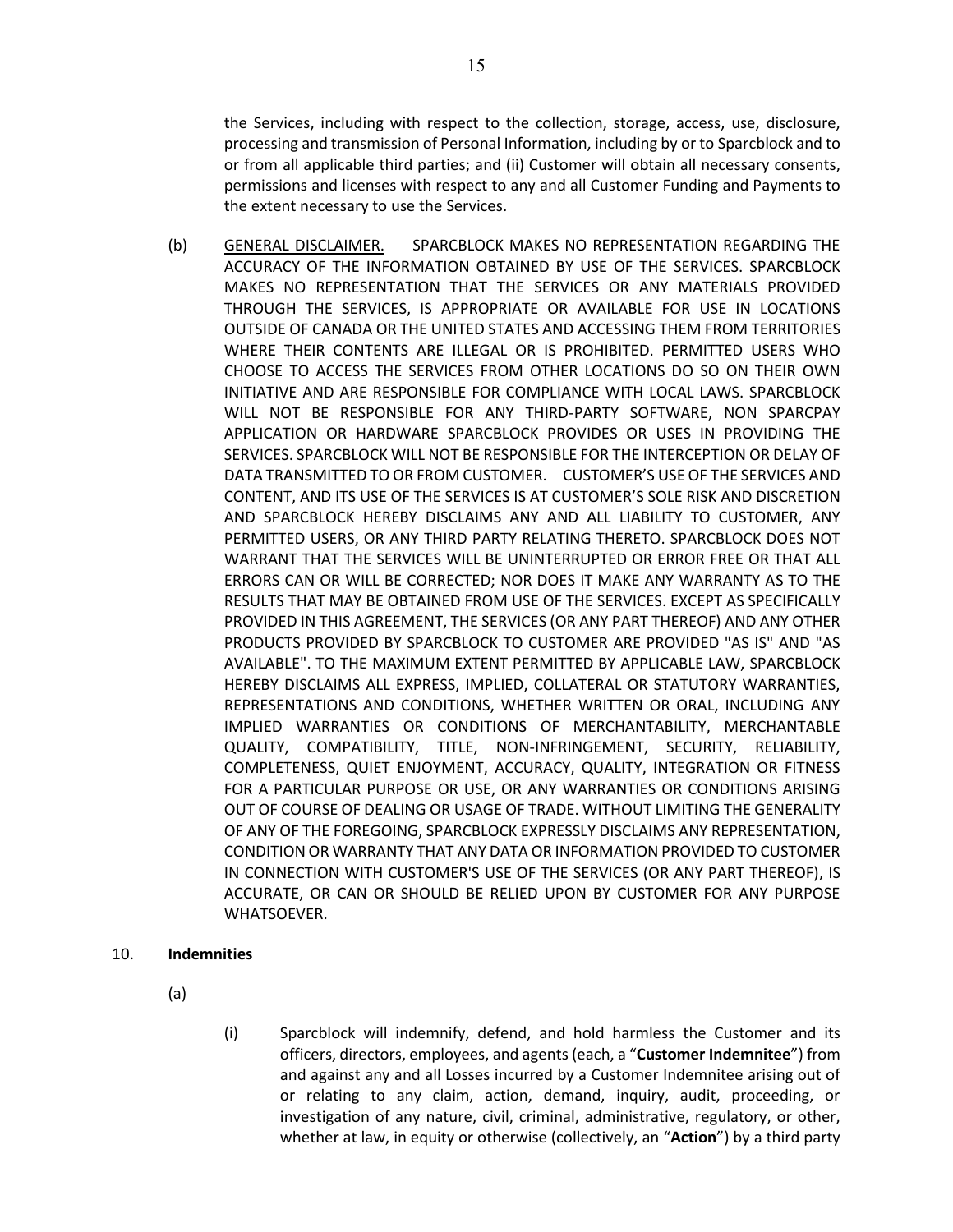(other than an Affiliate or a Customer Indemnitee) that the SparcPay Services infringe any third party intellectual property right in Canada or the United States. The foregoing obligation does not apply to any Action or Losses arising out of or relating to any: (A) incorporation of any SparcPay Services into, or any combination, operation, or use of any SparcPay Services with, any products or services not provided or authorized by Sparcblock, unless such infringement would also have resulted solely from the use of the SparcPay Services without their incorporation in, or combination, operation or use, with such other products or services; (B) modification of any SparcPay Services other than by Sparcblock or with Sparcblock's express written approval; (C) unauthorized use of the SparcPay Services; or (D) Customer's indemnity in Section 10 (b).

- (ii) If the SparcPay Services are, or in Sparcblock's opinion are likely to be, claimed to infringe, misappropriate, or otherwise violate any third party Intellectual property right, or if the Customer's use of any SparcPay Services is enjoined or threatened to be enjoined, Sparcblock may, at its option and sole cost and expense:
	- (A) obtain the right for the Customer to continue to use the affected SparcPay Services materially as contemplated by this Agreement;
	- (B) modify or replace SparcPay Services, in whole or in part, to seek to make the SparcPay Services (as so modified or replaced) non-infringing while providing materially equivalent features and functionality, in which case such modifications or replacements will constitute SparcPay Services under this Agreement; or
	- (C) if Sparcblock determines that neither of the foregoing two options are reasonably available, by written notice to the Customer, terminate the SparcPay Services and this Agreement, in whole or in part, and require the Customer to immediately cease using the SparcPay Services.

This section 10 (a) sets forth Customer's sole remedies and Sparcblock's sole liability and obligation for any actual, threatened, or alleged claims that this Agreement or any subject matter hereof (including the SparcPay Services) infringes, misappropriates, or otherwise violates any third party intellectual property rights.

(b) The Customer will defend, indemnify and hold harmless Sparcblock, and its officers, directors, employees and agents (each, a "**Provider Indemnitee**") from and against any and all Losses incurred by a Provider Indemnitee arising out of or relating to any Action that arise from or relate to: (i) Customer Data including but not limited to that any Customer Data infringes the rights, including the intellectual property rights, of any third party; (ii) Customer's or Permitted Users' breach of any obligations, representations, warranties or covenants under this Agreement; (iii) unauthorized use of the Services by the Customer or any Permitted User; (iv) Customer's relationship with any End Customer, Supplier, Person or any other third party involved in the performance of Customer's services including but not limited to related to any dispute with any End Customer, Supplier or other Person; (v) security breaches; (vi) misappropriation of confidential or proprietary information, including without limitation, any infringement, misappropriation, or violation of any patents, copyrights, trademarks, trade secret rights,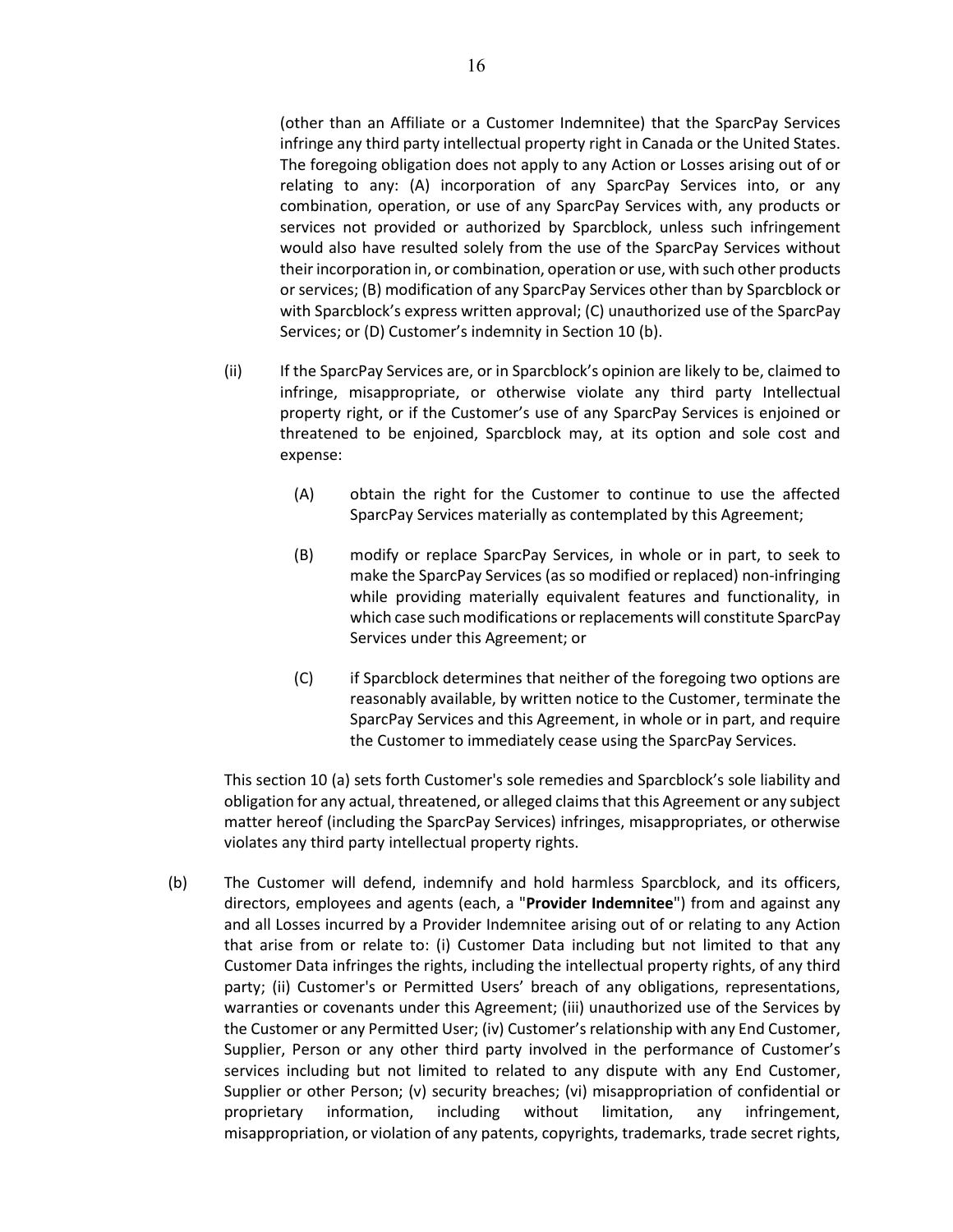or other proprietary rights, or personal rights of any persons, firms or entities, including without limitation, rights of publicity or privacy; (vii) negligence or more culpable act or omission (including but not limited to breach of Applicable Laws, criminal conduct, recklessness, wilful misconduct or fraud) by Customer, any Permitted User, End Customer, Supplier or any third party on behalf of Customer or in any way in connection with any Payment, Services or this Agreement; or (viii) use of the Services (or any part thereof) by Customer or any Permitted User in combination with any third party software, application or service. Customer will fully cooperate with Sparcblock in the defense of any claim defended by Customer pursuant to its indemnification obligations under this Agreement and will not settle any such claim without the prior written consent of Sparcblock.

(c) Each Party will promptly notify the other Party in writing of any Action for which such Party believes it is entitled to be indemnified pursuant to this Section 10. The Party seeking indemnification (the "**Indemnitee**") will cooperate with the other Party (the "**Indemnitor**") at the Indemnitor's sole cost and expense. The Indemnitor will promptly take control of the defense and investigation of such Action and will employ counsel of its choice to handle and defend the same, at the Indemnitor's sole cost and expense. The Indemnitee's failure to perform any obligations under this Section 10 (c) will not relieve the Indemnitor of its indemnity obligations under this Section 10 except to the extent that the Indemnitor can demonstrate that it has been materially prejudiced as a result of such failure. The Indemnitee may participate in and observe the proceedings at its own cost and expense with counsel of its own choosing.

# <span id="page-16-0"></span>11. **Limitation of Liabilities**

The Parties acknowledge that the following provisions have been negotiated by them and reflect a fair allocation of risk and form an essential basis of the bargain and will survive and continue in full force and effect despite any failure of consideration or of an exclusive remedy:

- (a) AMOUNT. IN NO EVENT WILL THE TOTAL AGGREGATE LIABILITY OF SPARCBLOCK IN CONNECTION WITH OR UNDER THIS AGREEMENT, WHETHER IN CONTRACT, TORT (INCLUDING NEGLIGENCE OR GROSS NEGLIGENCE), OR OTHERWISE, EXCEED THE AMOUNT OF FEES PAID BY CUSTOMER FOR THE SPARCPAY SERVICES IN THE MONTH IMMEDIATELY PRECEDING THE EVENT GIVING RISE TO THE CLAIM. FOR GREATER CERTAINTY, THE EXISTENCE OF ONE OR MORE CLAIMS UNDER THIS AGREEMENT WILL NOT INCREASE THIS MAXIMUM LIABILITY AMOUNT. IN NO EVENT WILL SPARCBLOCK'S THIRD PARTY SUPPLIERS HAVE ANY LIABILITY ARISING OUT OF OR IN ANY WAY CONNECTED TO THIS AGREEMENT.
- (b) TYPE. TO THE MAXIMUM EXTENT PERMITTED UNDER APPLICABLE LAW, IN NO EVENT WILL SPARCBLOCK BE LIABLE TO CUSTOMER OR ANY PERMITTED USER FOR ANY: (I) SPECIAL, EXEMPLARY, PUNITIVE, INDIRECT, INCIDENTAL OR CONSEQUENTIAL DAMAGES; (II) LOST OR LOSS OF (A) SAVINGS, (B) PROFIT, (C) DATA, (D) USE, OR (E) GOODWILL; (III) BUSINESS INTERRUPTION; (IV) COSTS FOR THE PROCUREMENT OF SUBSTITUTE SERVICES; (V) PERSONAL INJURY OR DEATH; OR (VI) PERSONAL OR PROPERTY DAMAGE ARISING OUT OF OR IN ANY WAY CONNECTED TO THIS AGREEMENT, REGARDLESS OF CAUSE OF ACTION OR THE THEORY OF LIABILITY, WHETHER IN CONTRACT, TORT (INCLUDING NEGLIGENCE OR GROSS NEGLIGENCE), OR OTHERWISE, AND EVEN IF NOTIFIED IN ADVANCE OF THE POSSIBILITIES OF SUCH DAMAGES.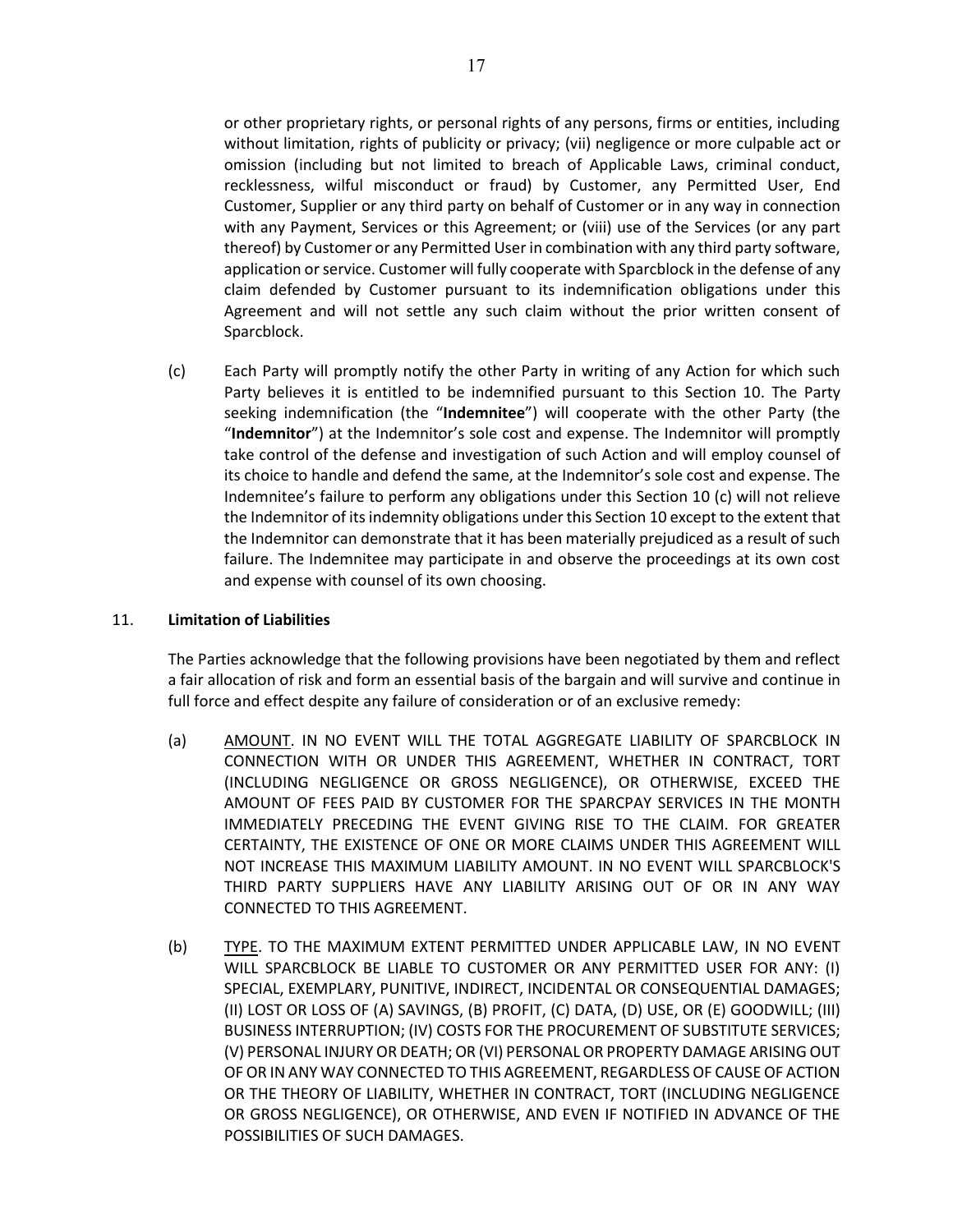#### 12. **Term and Termination**

- (a) Term. A subscription to Services will commence on the Effective Date and will remain in effect unless earlier terminated in accordance with this Section 12 ("**Term**").
- (b) Termination without cause. Notwithstanding any other Sections of this Agreement, Sparcblock may, in its discretion, terminate the Services, this Agreement or any part thereof at any time by providing notice to Customer. Customer may cancel the Services and terminate this Agreement at any time by sending an email to Sparcblock at [support@sparcblock.com.](mailto:support@sparcblock.com) The Agreement is deemed to be terminated by Customer is Customer does not use the Services to make Payments for 90 consecutive calendar days from the last Payment.
- (c) Termination for cause. Without limiting any of Sparcblock's other rights in this Agreement, if Sparcblock has grounds to believe that Customer is using the Services for any improper purpose, Sparcblock may immediately suspend or terminate Customer's access to and use of the Services and Customer will be notified of such suspension or termination. Upon termination of Customer's access and use of the Services, this Agreement will automatically terminate. Sparcblock may, in addition to other relief, terminate this Agreement if the Customer commits a material breach of this Agreement and fails to correct such breach within 30 calendar days after receipt of notice of such breach. Sparcblock may in its discretion terminate this Agreement effective immediately upon delivery of notice of termination to Customer if Customer becomes insolvent, ceases to conduct business in the ordinary course, takes any step or proceeding available to Customer for the benefit of insolvent debtors, or is subject to a proceeding for liquidation, dissolution or winding up, or a receiver, receiver-manager, liquidator or trustee in bankruptcy.
- (d) Effect of Termination. Upon expiration or earlier termination of this Agreement, Customer will immediately discontinue use of the Services and Customer will delete or, if requested by Sparcblock, return any Sparcblock Property in its possession, and certify in writing to the Sparcblock that the Sparcblock Property has been deleted or destroyed. No expiration or termination will affect Customer's obligation to pay all Fees that may have become due before such expiration or termination or entitle the Customer to any refund. All Fees due and payable and any amounts due to Sparcblock are immediately due and are to be immediately paid by Customer to Sparcblock.
- (e) Retrieval of Customer Data. Within 30 calendar days following termination, Sparcblock will, at Customer's written request either: (i) provide to Customer a copy of all of Customer's images of Bill (in a standard format defined by Sparcblock); or (ii) delete or otherwise render inaccessible any Customer Data that remains in the hardware or systems used by Sparcblock to provide the Services. After such 30 day period, Sparcblock will have no obligation to maintain or provide any Customer Data and may thereafter delete or destroy all copies of Customer Data in its systems or otherwise in its possession or control, unless legally prohibited. Provided, however, that Sparcblock will not be required to remove any Customer Data from its backup media and services that are maintained in accordance with its standard back procedures of record retention policies until such time as such backups are scheduled to be deleted provided that in all cases Customer Data will continue to be protected in accordance with this Agreement.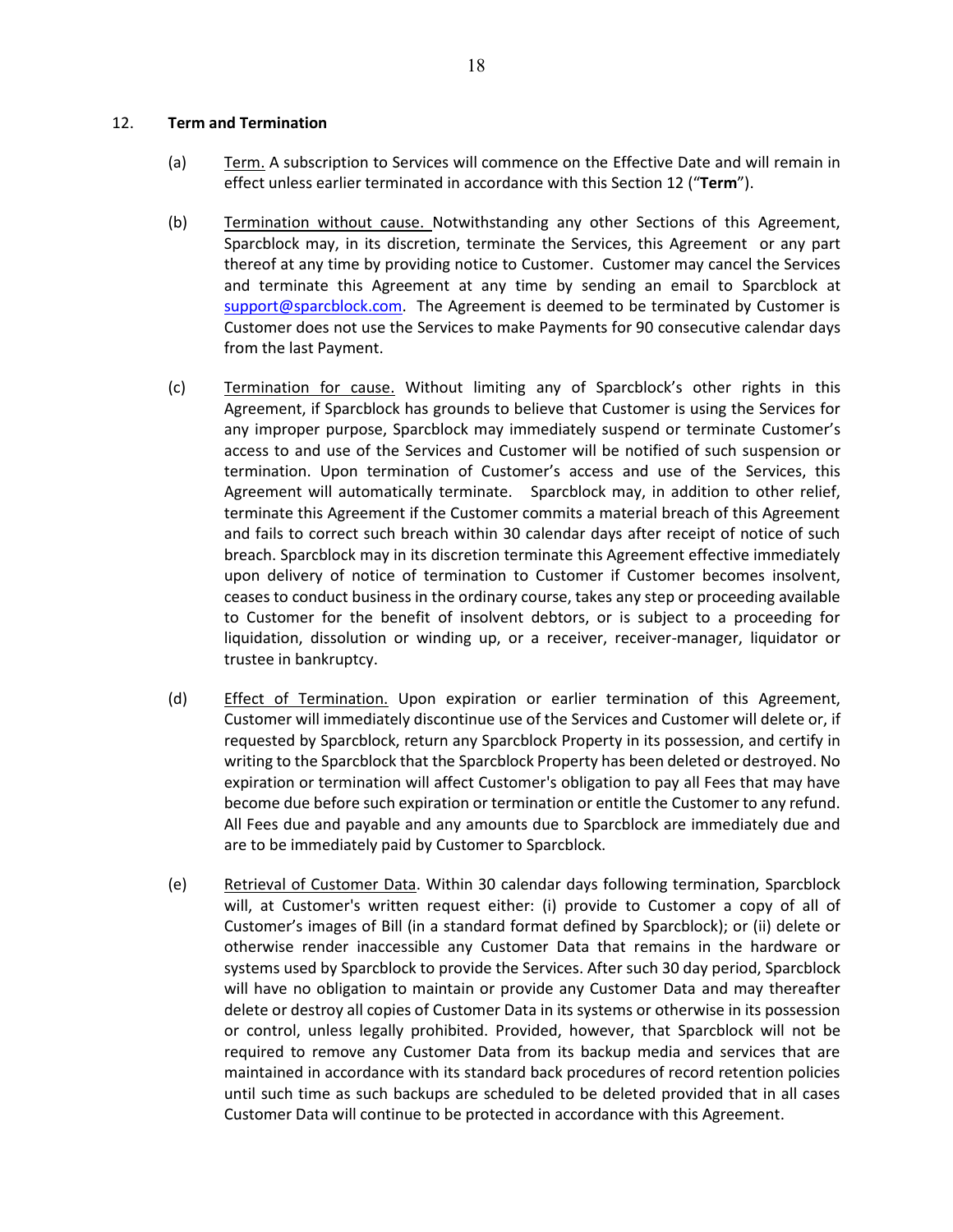(f) Survival. The following Sections, together with any other provision of this Agreement which expressly or by its nature survives termination or expiration, or which contemplates performance or observance subsequent to termination or expiration of this Agreement, will survive expiration or termination of this Agreement for any reason: Section 4 (Ownership; Reservation of Rights), Section 5 (Privacy), Section [7](#page-11-0) (Fees and Payment), Sectio[n 8](#page-12-0) (Confidential Information), Section [9](#page-13-0) (Warranty and Disclaimer), Section **Error! Reference source not found.** (Indemnities), Section [11](#page-16-0) (Limitation of Liabilities), Section 12 (f) (Survival), and Section [13](#page-18-0) (General Provisions).

# <span id="page-18-0"></span>13. **General Provisions**

(a) Motices. Notices sent to either Party will be effective when delivered in writing and in person or by email, one day after being sent by overnight courier, or five days after being sent by first class mail postage prepaid to the official contact designated by the Party to whom a notice is being given. Notices must be sent: (i) if to Sparcblock, to the following Sparcblock's address and email contact:

> 2 Robert Speck Parkway Suite 750 Mississauga ON L4Z 1H8 Email: [support@sparcblock.com](mailto:support@sparcblock.com)

and (ii) if to Customer, to the current mailing or email address that Sparcblock has on file with respect to Customer. Sparcblock may change its contact information by posting the new contact information on the Website or by giving notice thereof to Customer. Customer is solely responsible for keeping Customer's contact information on file with Sparcblock current at all times during the Term.

- (b) Assignment. Customer may not assign this Agreement to any third party without Sparcblock's prior written consent. Any purported assignment or delegation by Customer in violation of this Section will be null and void. Sparcblock may assign this Agreement or any rights under this Agreement to any third party without Customer's consent. This Agreement enures to the benefit of and is binding upon the Parties and their respective successors and permitted assigns.
- (c) Governing Law and Attornment. This Agreement and any action related thereto will be governed by and construed in accordance with the laws of the Province of Ontario and the federal laws of Canada applicable therein, without regard to conflicts of law principles. The Parties will initiate any lawsuits in connection with this Agreement in Toronto, Ontario Canada, and irrevocably attorn to the exclusive personal jurisdiction and venue of the courts sitting therein. The U.N. Convention on Contracts for the International Sale of Goods will not apply to this Agreement. This choice of jurisdiction does not prevent Sparcblock from seeking injunctive relief with respect to a violation of intellectual property rights or confidentiality obligations in any appropriate jurisdiction.
- (d) Export Restrictions. Customer will comply with all export laws and regulations that may apply to its access to or use of the Services. Sparcblock makes no representation or warranty that the Services may be exported without Customer first obtaining appropriate licenses or permits under Applicable Law, or that any such license or permit has been, will be, or can be obtained.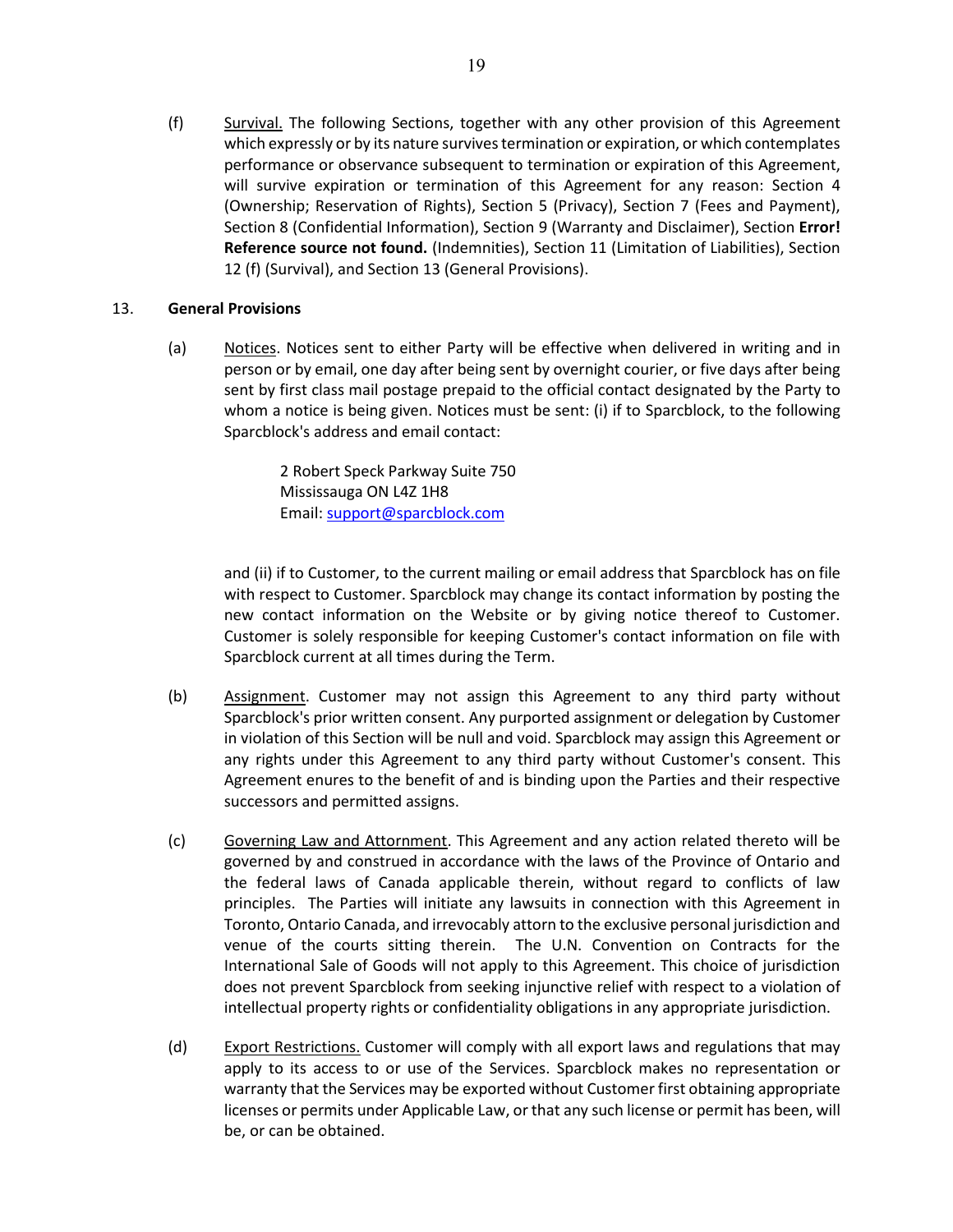- (e) Construction. Except as otherwise provided in this Agreement, the Parties' rights and remedies under this Agreement are cumulative and are in addition to, and not in substitution for, any other rights and remedies available at law or in equity or otherwise. The terms "include" and "including" mean, respectively, "include without limitation" and "including without limitation." The headings of sections of this Agreement are for reference purposes only and have no substantive effect. The terms "consent" or "discretion" mean the right of a Party to withhold such consent or exercise such discretion, as applicable, arbitrarily and without any implied obligation to act reasonably or explain its decision to the other Party.
- (f) Force Majeure. Neither Party will be liable for delays caused by any event or circumstances beyond that Party's reasonable control (except for Customer's obligation to pay Fees or Customer's indemnities under this Agreement), including acts of God, acts of government, flood, fire, earthquakes, civil unrest, acts of terror, pandemic, strikes or other labour problems (other than those involving that Party's employees), Internet service failures or delays, or the unavailability or Modification by third parties of telecommunications or hosting infrastructure or third party websites ("**Force Majeure**"). For clarity, a Force Majeure event will not excuse the Customer from its failure to pay Fees or Customer's indemnities under this Agreement.
- (g) Severability. Any provision of this Agreement found by a tribunal or court of competent jurisdiction to be invalid, illegal or unenforceable will be severed from this Agreement and all other provisions of this Agreement will remain in full force and effect.
- (h) Waiver. A waiver of any provision of this Agreement must be in writing and a waiver in one instance will not preclude enforcement of such provision on other occasions.
- (i) Independent Contractors. Sparcblock's relationship to Customer is that of an independent contractor, and neither Party is an agent or partner of the other. Neither Party will have, and neither Party will represent to any third party that it has, any authority to act on behalf of the other Party.
- (j) Entire Agreement. This Agreement constitutes the entire agreement between the Parties with respect to the subject matter of this Agreement and supersedes all prior or contemporaneous agreements, representations or other communications between the Parties, whether written or oral.
- <span id="page-19-0"></span>(k) Amendments. No amendment, supplement, modification, waiver, or termination of this Agreement and, unless otherwise expressly specified in this Agreement, no consent or approval by any Party, will be binding unless executed in writing by the Party or Parties to be bound thereby. NOTWITHSTANDING THE PRECEDING SENTENCE, SPARCBLOCK MAY UNILATERALLY AMEND THIS AGREEMENT, IN WHOLE OR IN PART (EACH, AN "AMENDMENT"), BY GIVING CUSTOMER PRIOR NOTICE OF SUCH AMENDMENT OR POSTING NOTICE OF SUCH AMENDMENT ON THE WEBSITE. UNLESS OTHERWISE INDICATED BY SPARCBLOCK, ANY SUCH AMENDMENT WILL BECOME EFFECTIVE AS OF THE DATE THE NOTICE OF SUCH AMENDMENT IS PROVIDED TO CUSTOMER OR IS POSTED ON THE WEBSITE (WHICHEVER IS THE EARLIER).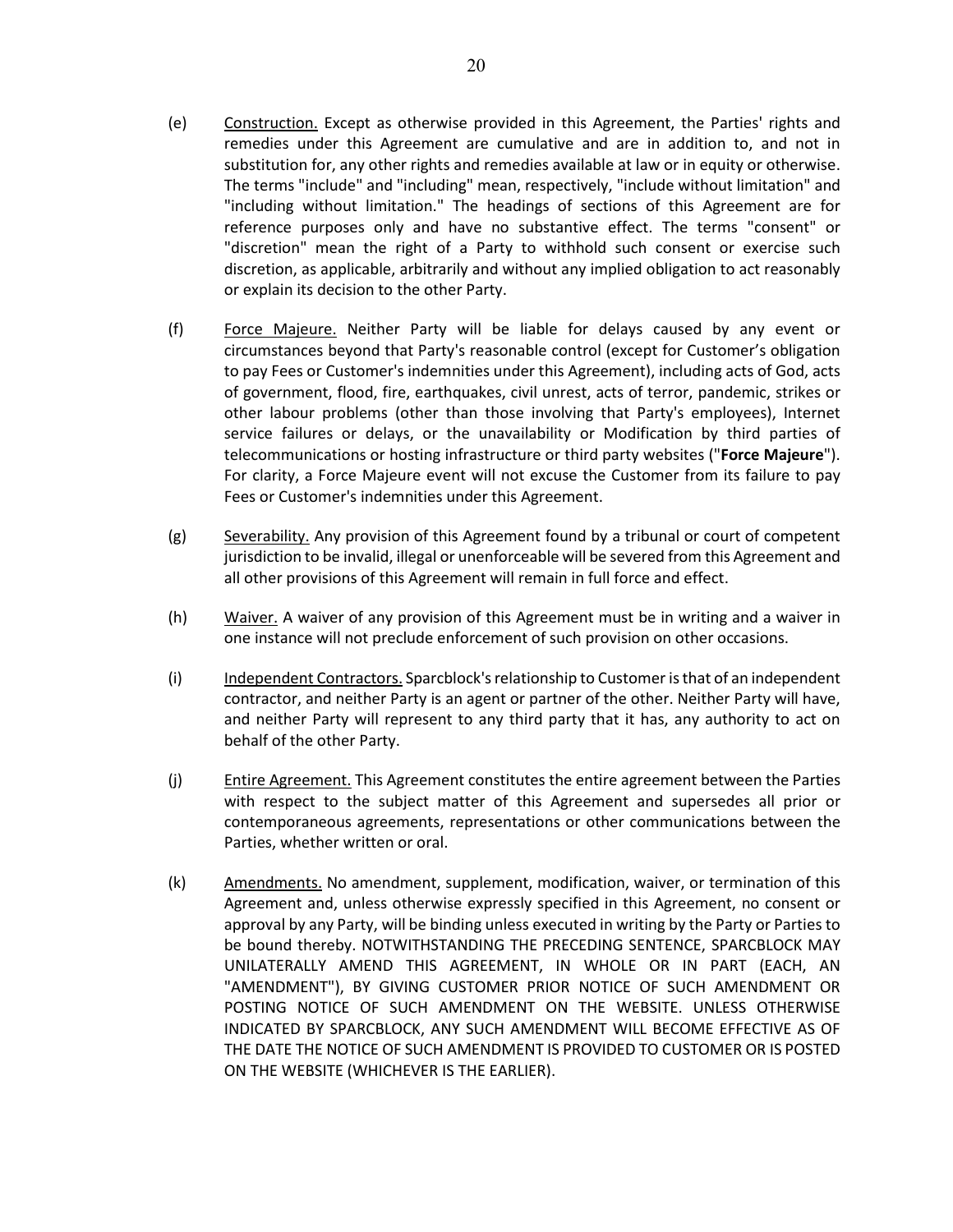- (l) Customer Lists. Sparcblock may identify the Customer by name and logo as a Sparcblock customer on the Website and on other promotional materials. Any goodwill arising from the use of the Customer's name and logo will inure to the benefit of the Customer.
- (m) English Language. It is the express wish of the Parties that this Agreement and all related documents be drawn up in English. C'est la volonté expresse des Parties que la présente convention ainsi que les documents qui s'y rattachent soient rédigés en anglais.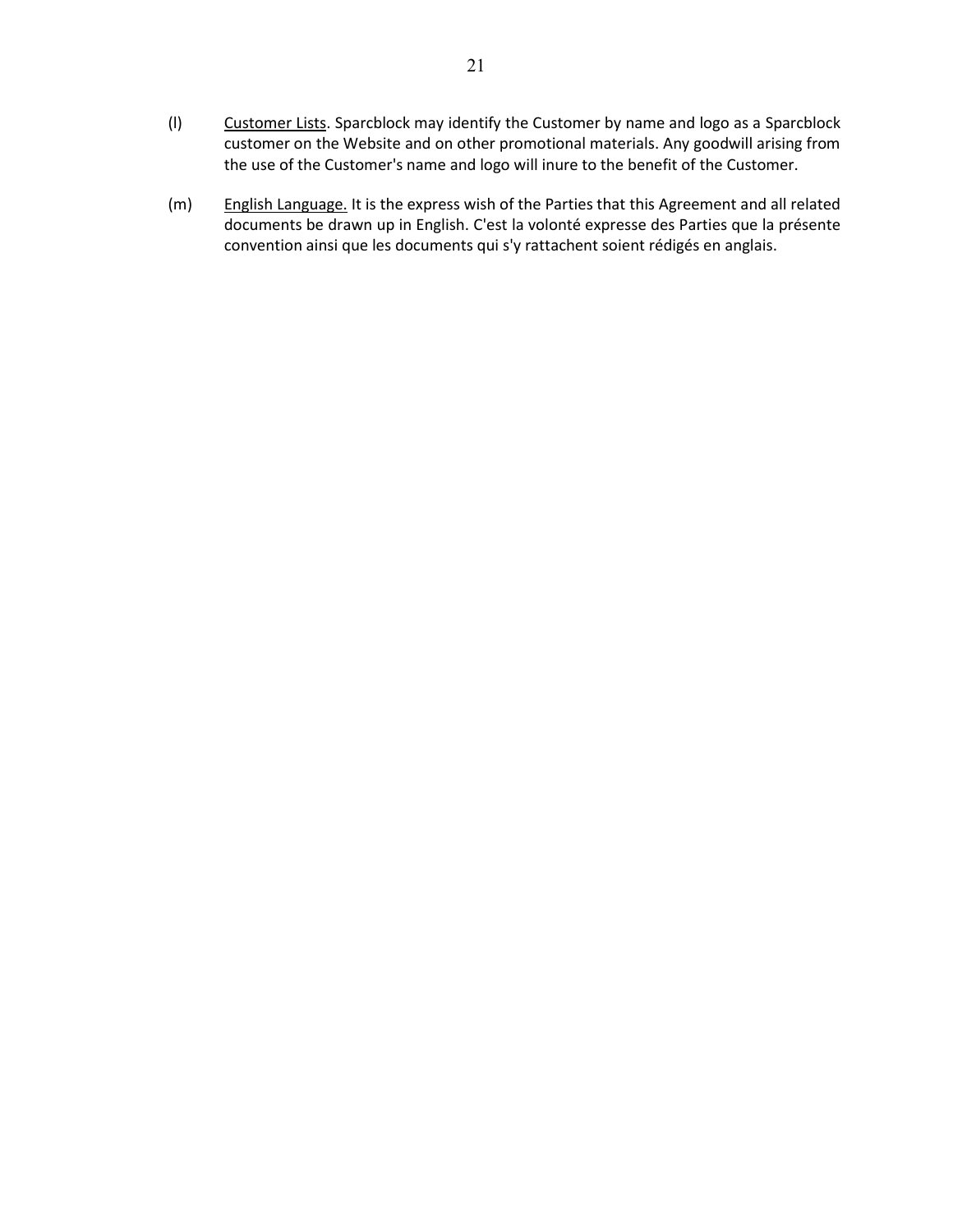## **Addendum A**

### **Permitted User Notice**

The term "you" refers to the person visiting or otherwise using the Services. The terms "we", "us", "our" or "Sparcblock" refer to 2144482 Ontario Limited (doing business as Sparcblock). BY USING THE SERVICES, YOU: (A) REPRESENT AND WARRANT THAT (I) YOU HAVE REACHED THE AGE OF MAJORITY IN YOUR JURISDICTION, (II) YOU HAVE THE CAPACITY TO ENTER INTO BINDING OBLIGATIONS, (III) ALL INFORMATION SUPPLIED BY YOU TO US THROUGH THE SERVICES IS TRUE, ACCURATE, CURRENT, AND COMPLETE; AND (IV) AGREE TO BE BOUND BY AND COMPLY WITH THESE TERMS, AS UPDATED FROM TIME TO TIME BY SPARCBLOCK.

By accessing or using Services, you acknowledge and agree to be bound by the Sparcblock's Privacy Policy and the terms therein. You are responsible for (and must have sufficient authority to take) all actions that are performed on or through Permitted User Credentials, including any procurement or use of third party products or services (and associated disclosure of data) in connection with the Services. If you have been added or invited to use the Services, the party that administers such Services (and not you) controls your use of the Services including but not limited to adding or removing you from that Services, enabling or disabling third party integrations, and managing permissions. Any User Content that you submit or upload to the Services may be retained, accessed, used, modified, shared, or removed by the party that administers such Services and their appointees. You acknowledge that your Permitted User Credentials and account can become managed by the entity that owns or controls the email address domain or other method with which your account was created or registered, as described in Sparcblock's Privacy Policy.

### Additional Terms

Your access to and use of certain functionalities provided in or through the Services may be subject to additional terms and conditions presented to you by Sparcblock or its service providers. Such additional terms and conditions are incorporated herein by reference. If there is a conflict or inconsistency between the terms and conditions of such additional terms and these terms, then the provisions of these terms will govern to the extent of such conflict or inconsistency, unless the conflicting term in the additional terms expressly states that the conflicting term in these terms do not apply. If you do not accept and agree to such additional terms and conditions, you may not be able to, and you should not, access or use those functionalities.

# Your Responsibilities

You agree to:

- i. keep your Permitted User Credentials and all other login information confidential;
- ii. monitor and control all activity conducted through your account in connection with the Services;
- iii. promptly notify us if you become aware or reasonably suspect any illegal or unauthorized activity or a security breach involving your account, including any loss, theft, or unauthorized disclosure or use of a Permitter User Credentials;
- iv. upload and disseminate only data to which you own all required rights under law and do so only consistent with Applicable Law;
- v. use reasonable efforts to prevent unauthorized access to or use of the Services; and
- vi. comply with all Applicable Laws, including, but not limited to, all intellectual property, data, privacy any export control laws.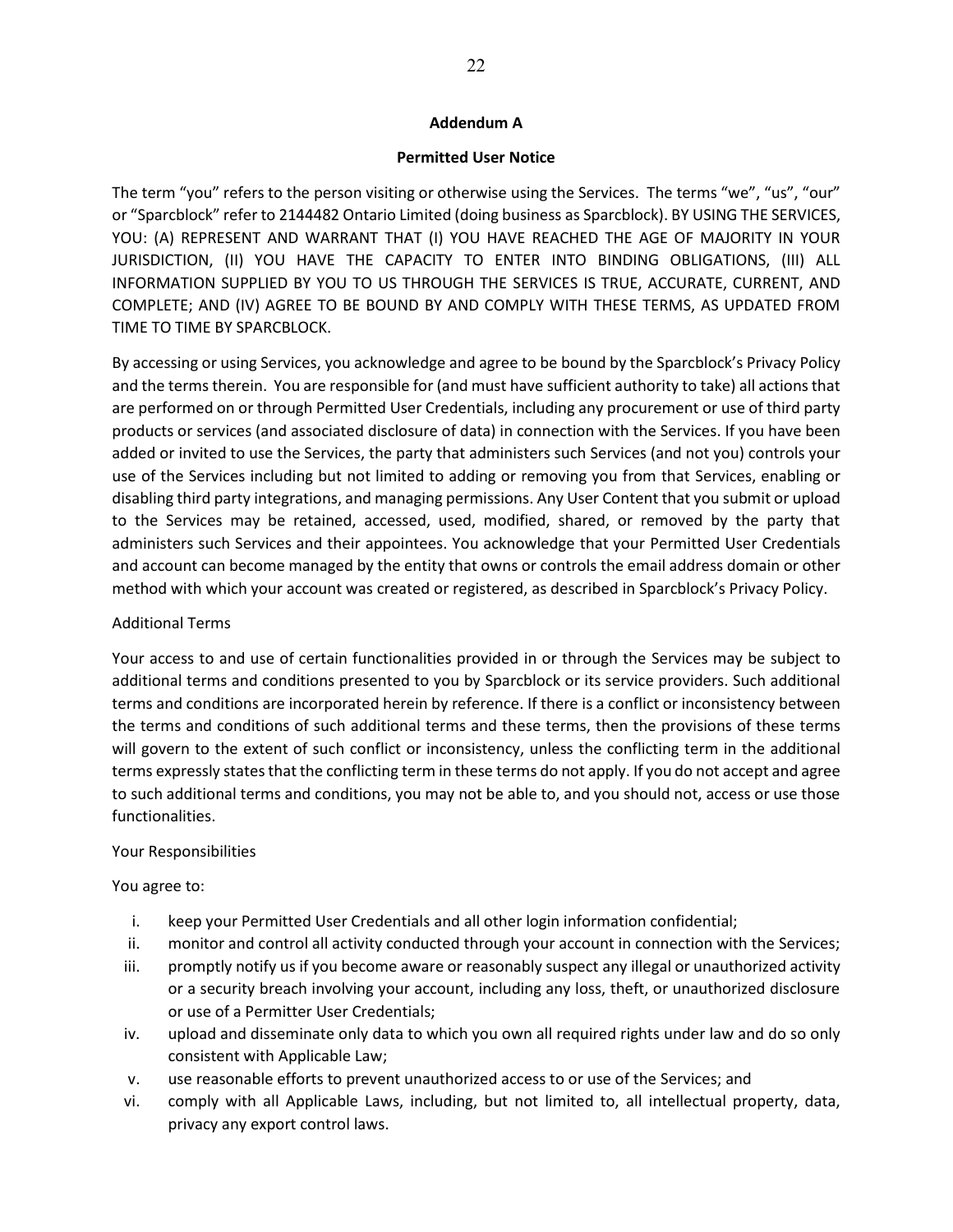## No Unlawful or Prohibited Use

You will not use the Services in violation of the Agreement or of any Applicable Law. You will not, without our prior written permission, use the Services for any purpose other than to access and use the Services we make available through the Website. Without limiting the generality of the foregoing, you will not (and will not attempt to) directly or indirectly:

23

- i. disable, overly burden, impair, or otherwise interfere with servers or networks connected to the Services (e.g., a denial of service attack);
- ii. attempt to gain unauthorized access to the Services, or bypass any measures we may use to prevent or restrict access to the Services;
- iii. access or search any part of the services by any means other than our publicly supported interfaces (for example, "scraping");
- iv. use Services in violation of any Applicable Law;
- v. send, upload, collect, transmit, store, use, post, publish, or otherwise communicate on the Services any data, information, pictures, videos, audio or other materials or User Content that: (i) contains any computer viruses, worms, malicious code, or any software intended to damage or alter a computer system or data; (ii) you do not have the lawful right to send, upload, collect, transmit, store, use, post, publish, or otherwise communicate; (iii) is false, intentionally misleading, or impersonates any other person ; (iv) is defamatory, bullying, harassing, abusive, threatening, vulgar, obscene, or offensive, or that contains pornography, nudity, or graphic or gratuitous violence, or that promotes violence, racism, discrimination, bigotry, hatred, or physical harm of any kind against any group or individual; (v) is harmful to minors in any way or targeted at minors; (vi) infringes, violates or otherwise misappropriates the intellectual property or other rights of any third party (including any moral right, privacy right or right of publicity); (vii) encourages any conduct that may violate any Applicable Laws or would give rise to civil or criminal liability; or (viii) is designed or intended to obtain password, account, or private information from any other Services user;
- vi. use the Services or any part thereof to distribute, promote or otherwise publish any material containing any solicitation for funds, advertising or solicitation for goods or services, promoting any website or use any paid advertising platform to promote links that direct to the Sparcblock domain or use the Sparcblock trademark;
- vii. misrepresent yourself, or disguise the origin of any User Content (including by "spoofing", "phishing", manipulating headers or other identifiers, impersonating anyone else, or falsely implying any sponsorship or association with Sparcblock or any third party);
- viii. publish, market, advertise or in any way distribute the Content;
- ix. share, transfer or otherwise provide access to an account designated for you to another person;
- x. use any data mining, robots, or similar data gathering or extraction methods, or copy, modify, reverse engineer, reverse assemble, disassemble, or decompile the Services or any part thereof or otherwise attempt to discover any source code;
- xi. overwhelm or attempt to overwhelm our infrastructure by imposing an unreasonably large load on our systems that consume extraordinary resources (CPUs, memory, disk space, bandwidth, etc.), such as:
	- a. using "robots," "spiders," "offline readers," or other automated systems to send more request messages to our servers than a human could reasonably send in the same period of time by using a normal browser;
	- b. going far beyond the use parameters for any given service as described in its corresponding documentation; or